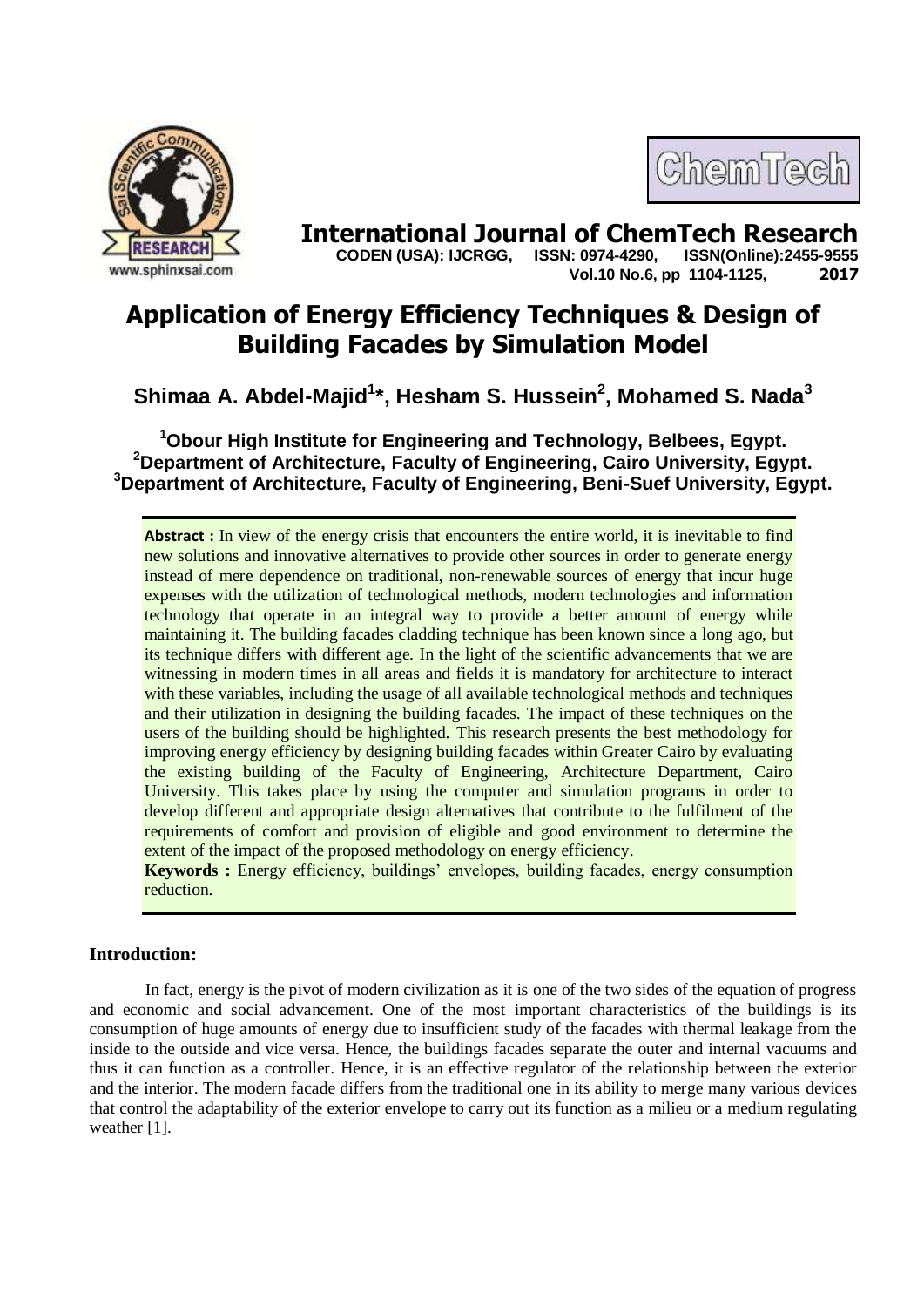## **Experimental:**

To achieve the objectives of this research, the following scientific methodology has been adopted for the field study and researches as it depends on the following phases:

#### **1- Theoretical (Desktop) Study (Analytical Criticism):**

The researchers study a critical theory in order to determine the main concepts and phases about energy and examples of new applications and standards of the designing of the building facades according to energy saving strategies that are then used in criticizing and analyzing the case study.

#### **Basic Concepts of Energy and its Utilization in Buildings: Definition of Energy Efficiency:**

Energy Efficiency means the optimal utilization of energy resources, that is, a set of procedures or techniques that lead to the reduction of energy consumption without affecting or blemishing the individuals' comfort or productivity as energy is used only in case of actual need of it. The improvement of energy efficiency and conservation does not indicate the prevention of energy consumption, rather it means the use of this energy in a more efficient manner.



**Figure 1. Global energy consumption has been expected to increase by more than 50% over the period of 40 years (from 2000 until. 2040).**

It is evident, by studying the increase of worldwide energy consumption, that there are ratios that indicate the shrinkage of renewable sources contribution in global energy supply. The future forecasts indicate an increased demand for energy, as in Figure (1) at an average annual rate of 7.0%, to meet the growing energy needs within a short period of 20-40upcoming years [2].The construction and operation of buildings is one of the most energy and resource consumption operations in the world, as pollution resulting from the lack of control of energy efficiency in buildings and its wastes cause huge environmental damages. This made the utilization of renewable energies an urgent necessity, knowing that building and constructions sector is one of the largest energy and primary resources consuming sectors, as it accounts for around 40%-50% of energy consumption in the world annually. In addition, the resulting carbon emissions are much greater than those in the transport sector [3].

#### **Energy Consumption Rate in Buildings Sector in Egypt:**

The buildings sector is the largest energy-consuming sector, in most countries, especially the electric energy, as buildings in Egypt consume more than 60% of total electric energy consumption in buildings in Egypt compared to residential, commercial and governmental buildings. Figure (2) illustrates the distribution of energy consumption in different sectors in the year 2013-2014, with residential buildings consuming the highest ratio, accounting for 43.3% whereas the commercial buildings consume around 12.2%, governmental buildings amount to 5.8% whereas the industrial buildings have 26.1%.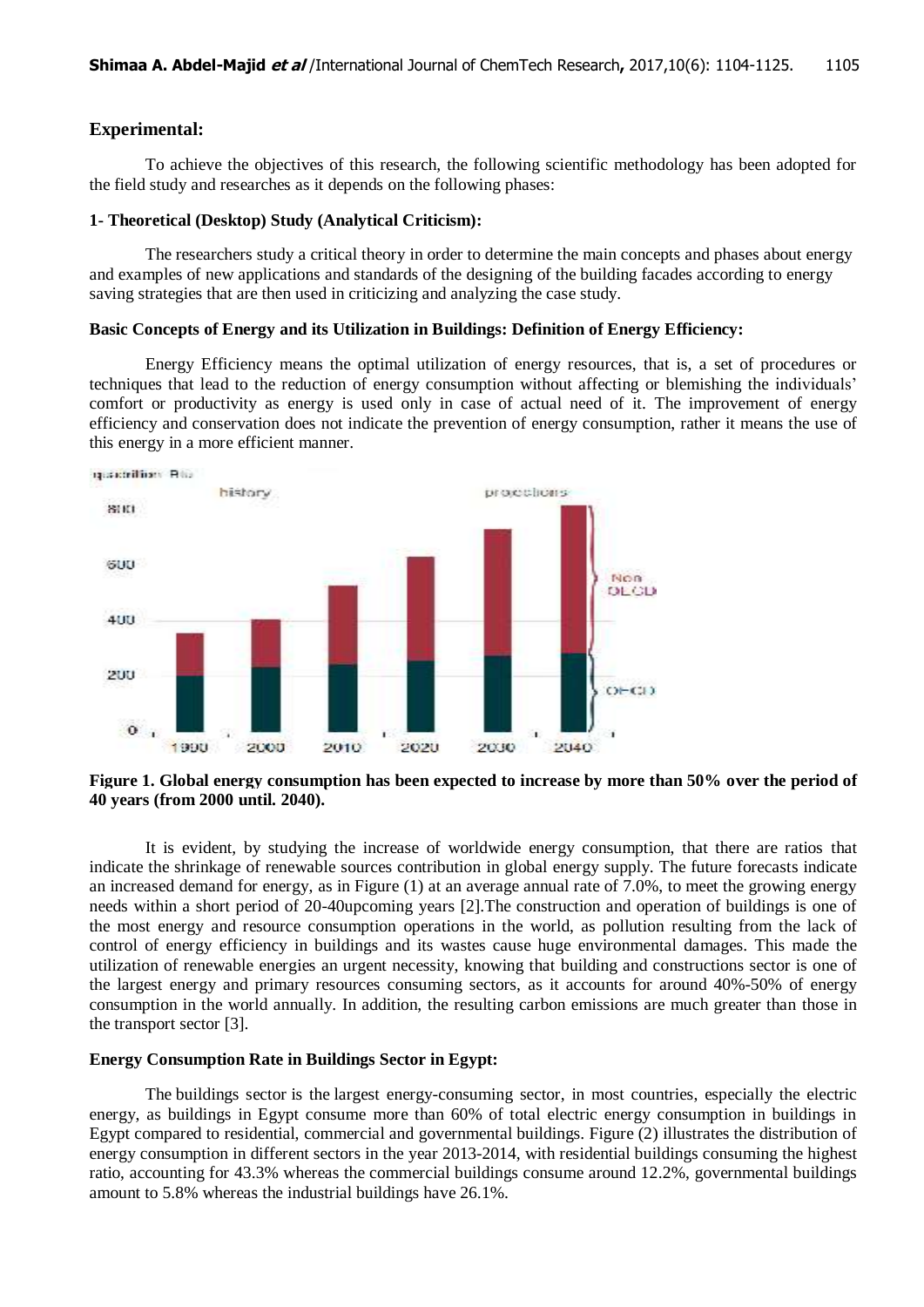



Egypt is now facing a drastica nd severe challenge of provisioning of sufficient resources of energy sources, especially oil and natural gas, on which Egypt relies for around 95% of its total energy requirements [4].According to Egypt's Energy Strategy 2030 and the current updating thereof to cover the period till 2035, Egypt is expected to become a permanent importer of oil and gas within a period of several years from the beginning of the third decade of this century. This situation presents an additional challenge that encounters the Egyptian economy that is exposed to price disturbances and turbulence in global energy markets that cannot be expected or controlled [5].

## **The Basic Phases of Energy Triangle of the Design of Low-energy Buildings:**

The energy conservation and the improvement ofits consumption efficiency in buildings sectors rely on the procedures and behaviors of users in addition to energy management. It can be divided into three basic phases [6], as in Figure (3):

**Phase 1:** Energy preservation and conservation related to the design of the building itself (architectural climatic design) and its implementation, particularly the outer envelope and all its requirement of thermal load.

**Phase 2:** Energy efficiency related to the use of the state-of-the-art equipment, systems and components in the highly- efficient and energy-saving buildings.

**Phase 3**: the utilization of renewable resources in a way related to the exploitation of resources, their conservation and production costs saving.

## **Figure (3): Energy Triangle of the Design of Low-energy Buildings**



**Figure 3. Energy triangle for low-energy building design.**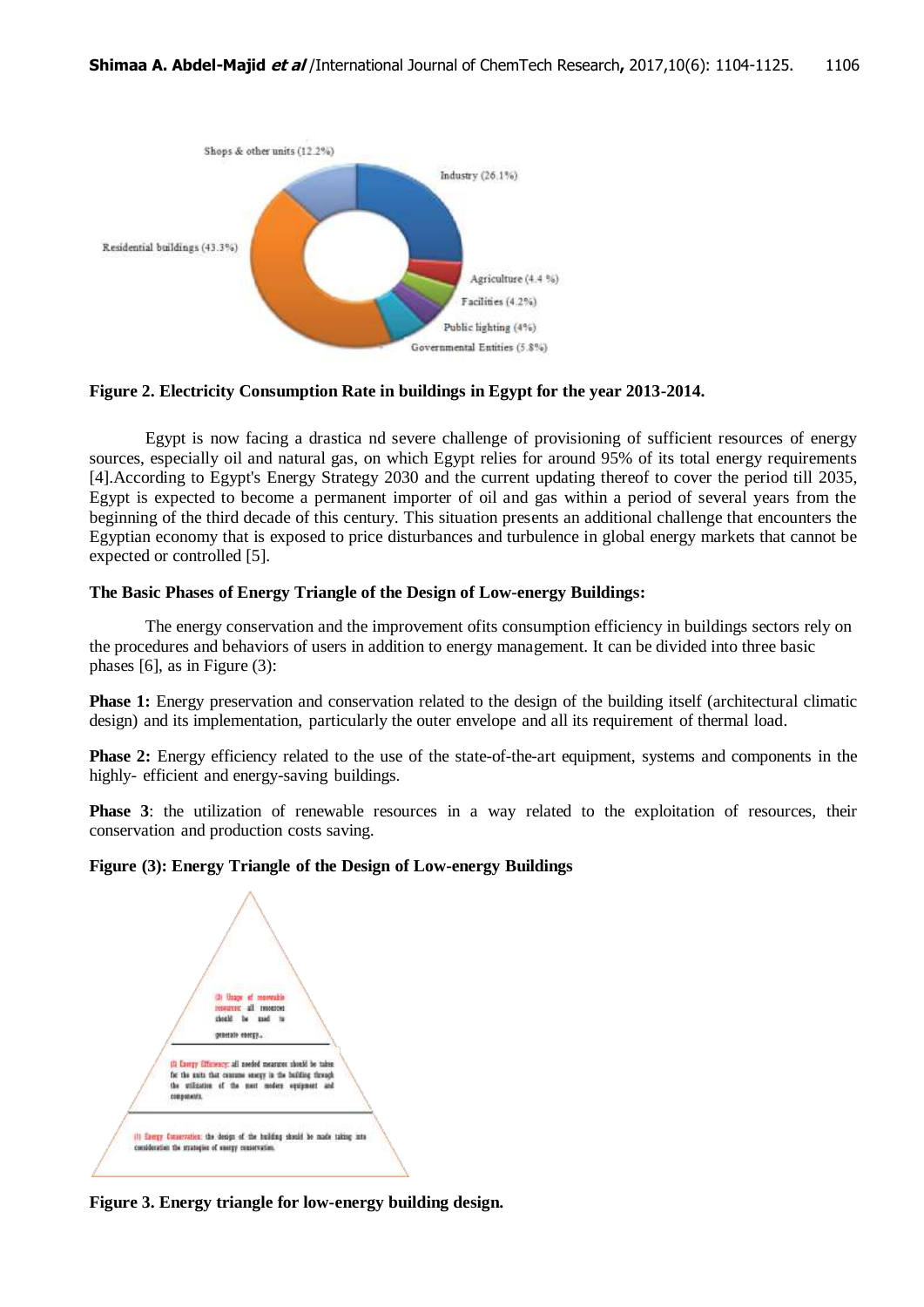#### **Examples of New Applications of Building Facades to Reduce Energy Consumption:**

The building is a consumer of energy and also contains a huge amount of renewable energy that is wasted therein. We have new ideas for the energy production from the outside of the building that are presented below. In the modern buildings there are some heat treatments thanks tothe impact of technical advancements and the development of materials and manufacturing technologies on the buildings facades in particular, including:

#### **Photovoltaic Cells Addition & Integration into Curtain Wall Glass:**

according to this technique the photovoltaic cells are added to the curtain wall glass, so that the solar energy is stored during daytime and converted to the media display at night on the glass wall, which reflects the one-day climatic cycle on its display units made of LEED lighting units more than  $2200 \text{ m}^2$  to enhance the image [7].The Green Pix in Figure (4) in Beijing's Entertainment Complex interacts. The integrated photovoltaic cells, in the curtain wall, manage to obtain a high-performance envelope that acts as a selfsufficient energy regulator to harvest solar energy during the day and utilize it at night to illuminate the display screen. This reflects the climatic cycle for just one day.



**Figure 4.Development of the curtain wall technology and its photovoltaic storage of energy to convert it into a gigantic display screen in Beijing, China.**

## **Aegis Hypersurface:**

It is an interactive dynamic wall of double skin structures. Figure (5) illustrates a project that entails a dynamic wall with an interactive 3D surface, whose system consists of triangular metal plates, and is driven by 896 pneumatic pistons, which rely on many environmental stimuli, including sound or acoustic effects, people movement, weather and electronic information. These techniques provide a natural ventilation during the new weather and a new interior environment that is constantly available and convenient [8].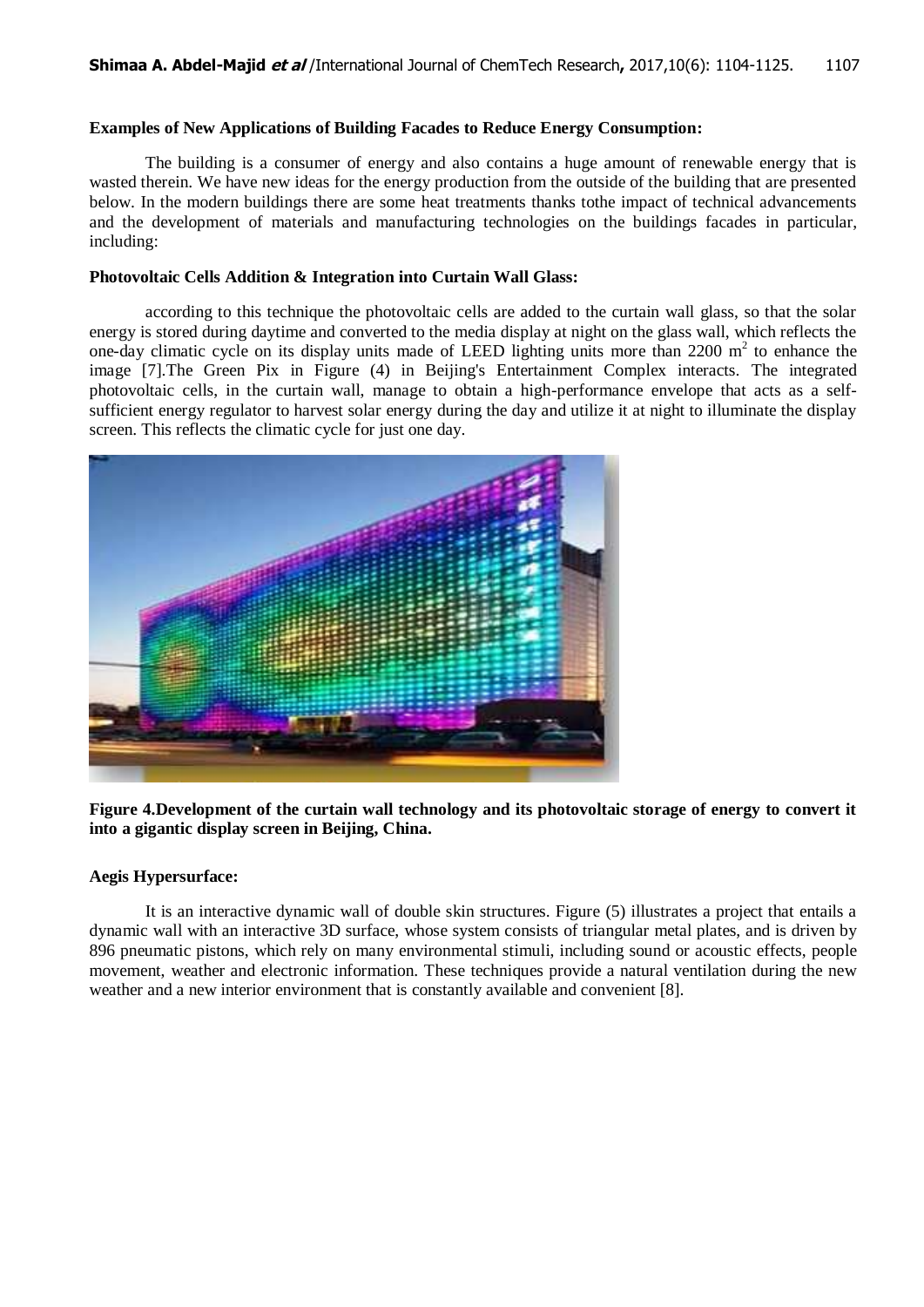

#### **Figure 5.Interactive facade as an example of dynamic facade systems.**

#### **Golt Motorized Glass Louvers:**

It is a system of communication between automatic shading systems and solar breakers to control the natural and artificial lightings. It is extremely vital for energy conservation through swivel glass slides or by connecting two systems together to increase the distribution of daytime lighting in the vacuum and reduce the artificial lighting, Figure (6) illustrates RWE Building in Germany and how mechanical shading techniques are used, that is, curtains are put on the external facade to control levels of natural light. They are distinguished by their non-obstruction of the occupants' vision of the external scenes, as they move according to the movement of the sun direction [9], in order to make the building an energy saver not consumer.



**Figure 6. Mechanical shading techniques used in aluminum and glass curtains in the building.**

## **Photocell Façade:**

It is a system of sensors for sunlight which controls the movement of moving sun-breakers cells according to the amount of sunlight required inside the internal vacuum and the amount of required heat [10]. This takes place through the Thermohydraulic System which integrates the components of the facade with each of them (windows - glass– breakers- photo techniques) in an integrated system to track the movement of the sun during the day. It is characterized by the following [11]: (electric energy generation - protection from solar glare and solar radiation - reduction of thermal loads on the building – enhancement of the efficiency of natural lighting guidance). An evident example of this is Hong Kong Science Building as in Figure (7), where it stores solar energy for utilization in the building's electrical purposes.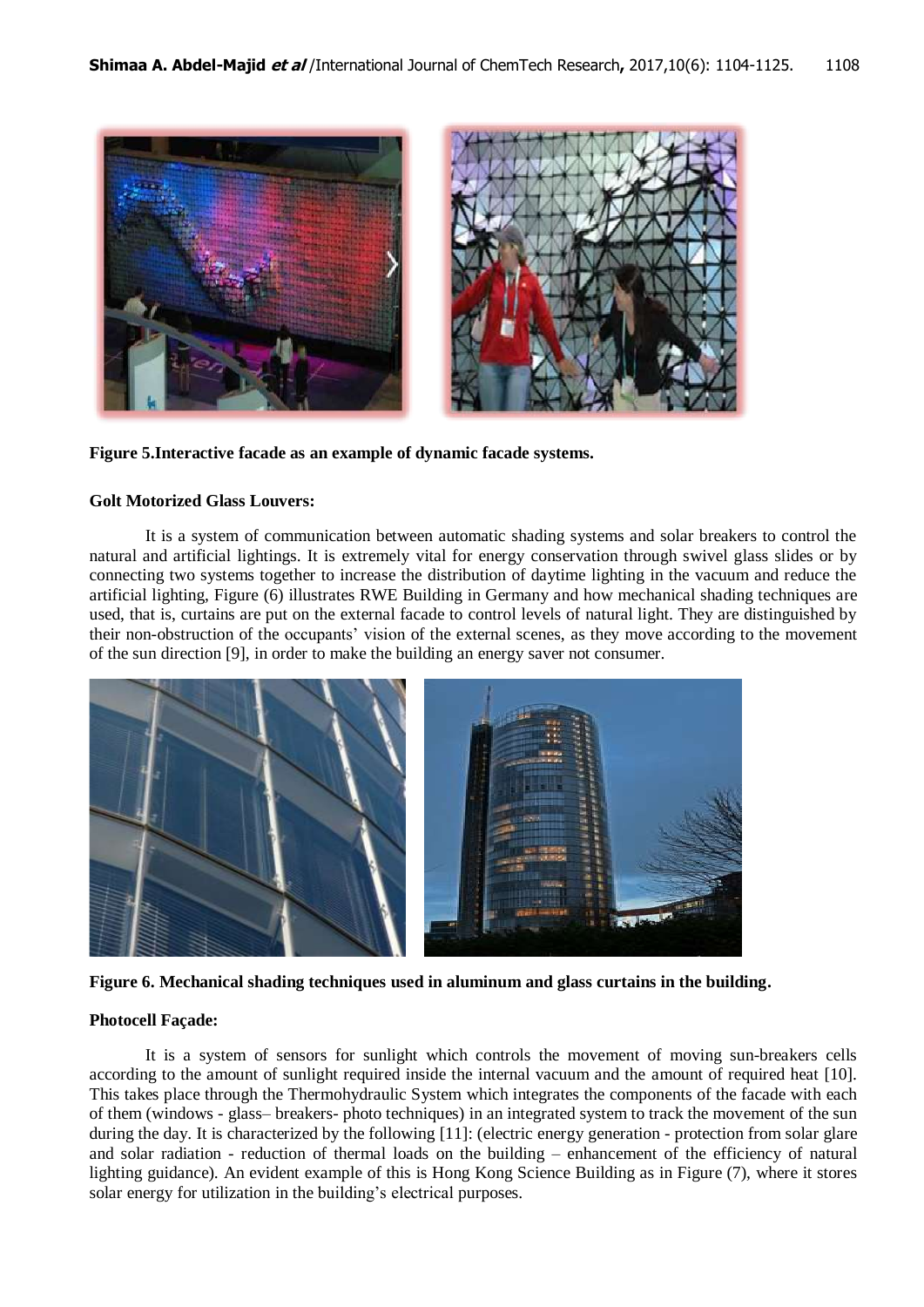

#### **Figure 7.Hong Kong Science Building with photoelectric facades.**

#### **Photovoltaic Cells System:**

It is a number of electrical cells connected to one another in a single frame in the form of a plate that converts the sunlight to electricity. The design of this system depends on the use of Photovoltaic cells in the form of a set of optical sensors, that are adjusted in order to give the amount of illumination required for the user. This photovoltaic system constitutes a part of the formation of the building envelope not to mention its ability to generate electric energy as it can be used for shading and the protection from the harmful sunrays. It improves the natural lighting efficiency and creates a working environment that is thermally comfortable [8,9]. As in the Figure (8): it is one of the projects and the designs of James Carpenter as the glass panels are used and placed vertically on the interface to reflect the movement of light in different colors of the building.



## **Figure 8.An image of James Carpenter's projects and design where theglass panels with different colors.**

#### **Robotic Membrane System:**

It is a smart surface (i.e. Pixel skin 01) that generates energy to optimize human comfort. In other words, it is an air-plate filled with colored dry air. These air plates are eight thousandth of an inch of polymer (TEFE) mounted on a steel structure to form a building envelope (in the form of a lozenge) in the vacuum. Each air plate can be controlled by means of certain techniques in terms of changing the color of the air which fills it to be white or red or blue color according to the color distinguishing the administrative spaces [10], as in Figure (9).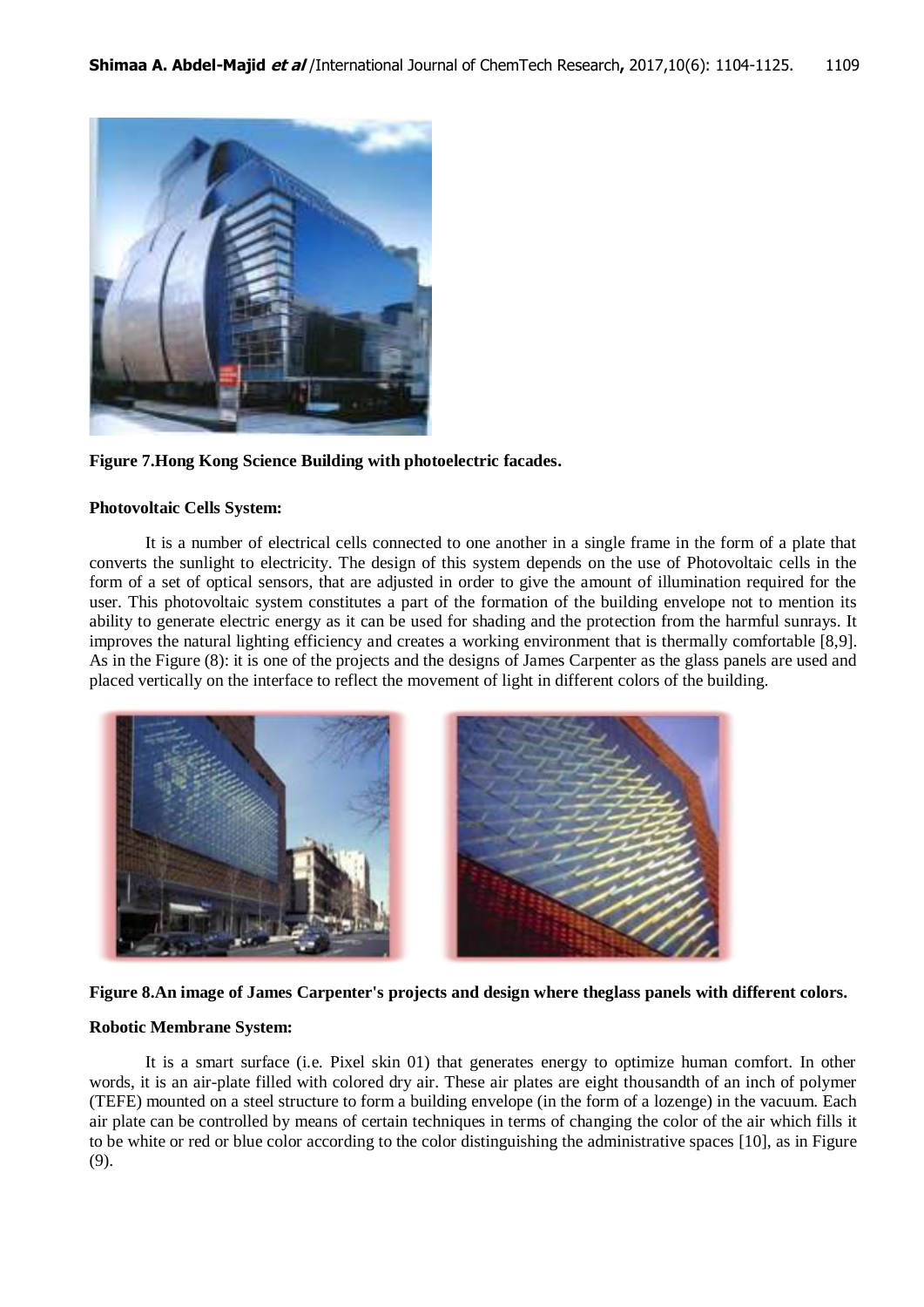

## **Figure 9. The robot envelope system and power generation generated on the exterior surfaces of the building.**

#### **Criteria for High-Tech Buildings Design Requirements and Energy Conservation Strategies:**

Smart building envelopes technique is the suitable solution for all the problems related to the building's exterior envelope concerning the environment and the building's users and even the economic aspects. The technique or approach is not absolute. Smart buildings envelopes, like all building envelopes, make a balance between the sometimes contradictory and sometimes competing requirements imposed by the changing requirements of building users or environmental conditions [11].The dynamics of smart buildings reflect the building's capacity for adaptation in order to reduce energy consumption, whereas many smart systems and concepts of different design attempt to augment energy conservation rates so that the building is equipped with many characteristics and features to create a robust interaction between the building's exterior envelope and the building itself, through the façade:

#### **Exterior Envelope Level includes:**

- A- Design of external walls to achieve the required heat resistance.
- B- Design of external openings to achieve the Solar Heat Gain Coefficient (SHGC) and theShaded Glass Ratio (SGR) required by the surface ratio.
- C- Type of glass to achieve the required Shading Coefficient(SC).

## **Natural Lighting Level includes:**

- A- The light window area compared to the outer wall area should be no less than 20% of the service spaces and 15% for commercial spaces.
- B- The permeability coefficient of the glass used in the opening should be no less than 40%; and the opening efficiency should be no be less than 0.1
- C- The increasing dependence on the natural lighting during daytime, and subduing the strong and poor lighting through smart control systems, with the utilization of more efficient lighting sources.
- D- The utilization of of design elements such as (light shelves solar tubes fiber optics).
- E- mprove the performance of the facade using external shading and selection of appropriate materials.
- F- The enhancement of the façade performance by using external shading techniques and selecting the appropriate materials.

#### **Applied Study (Criticism and Analysis of the Case Study):**

The need for electric energy of any building varies from one building to another, depending on the varying type of use, the activity practiced within it and the used devices. There are many software used to measure the energy efficiency and conservation of the building. In order to prove the validity of the research hypothesis concerning the necessary adoption of the integrated methodology in the design process in order to construct buildings that have positive economic and environmental gains that benefit the owner and the state at the lowest cost. Therefore, the "Design Builder" program was selected to measure the energy conservation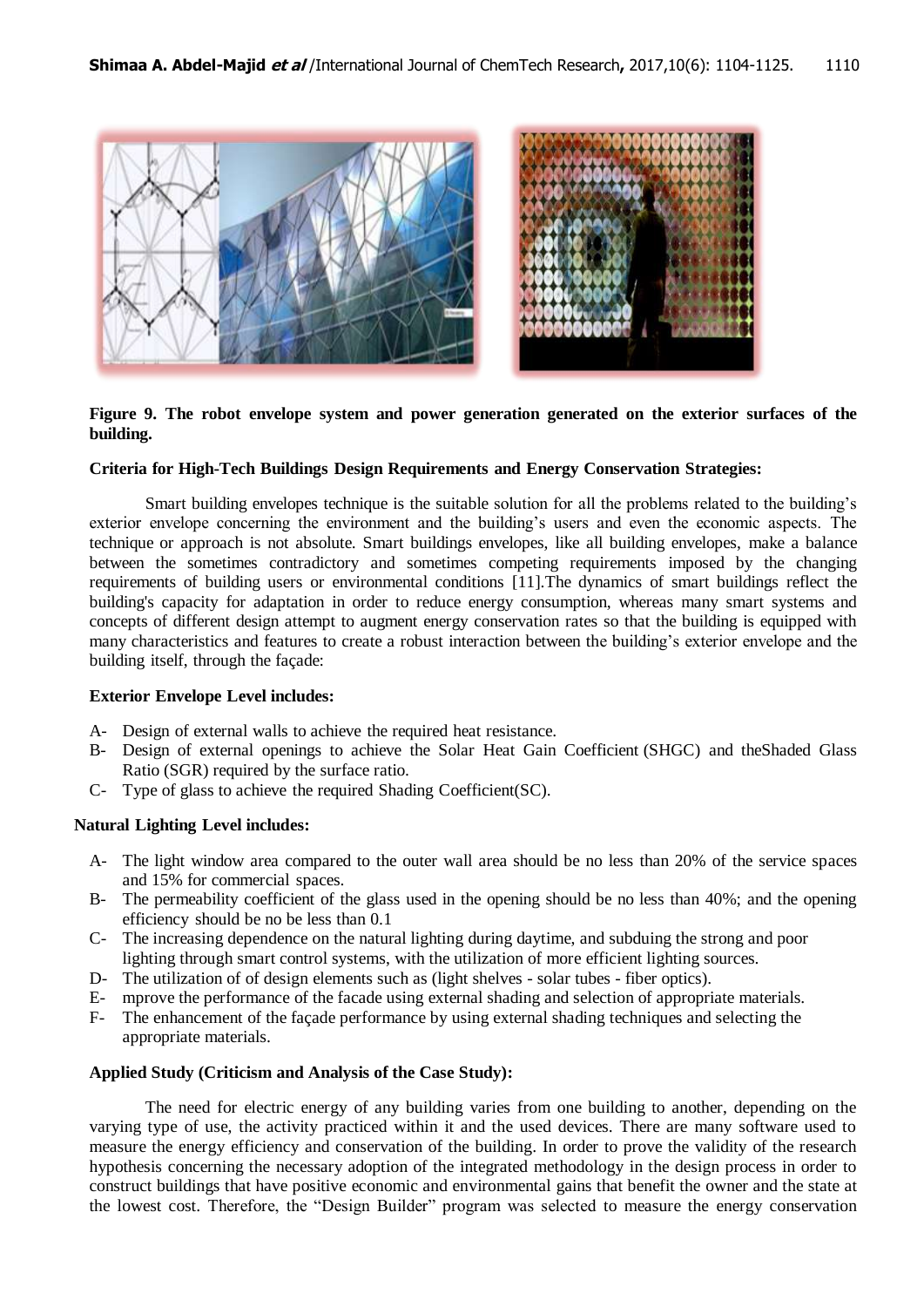criteria in buildings to optimize the buidling efficiency with minimal energy consumption and self-sufficiency to generate the electric energy needed to cover the required energy loads, represented by integration of the various systems of insulation, ventilation, solar gain, natural lighting, thermal mass, cooling systems, etc. after the entry of climatic data in the area, under study, to enable the researcher to have a simulation that is more realistic of the case study.

## **Results and Discussion.**

**Case Study: Building of the Faculty of Engineering, Department of Architecture, Cairo University.**

| <b>Natural Lighting Inside</b><br>drawing halls                                                                                                                                                    | Control of Heat transmission from and to drawing<br>halls                                                                                                                              |                                               |  |  |  |
|----------------------------------------------------------------------------------------------------------------------------------------------------------------------------------------------------|----------------------------------------------------------------------------------------------------------------------------------------------------------------------------------------|-----------------------------------------------|--|--|--|
| <b>On Natural Lighting</b><br><b>Level</b>                                                                                                                                                         | <b>On External Envelope Level</b>                                                                                                                                                      | <b>Techniques</b><br><b>Application Level</b> |  |  |  |
| Area of openings<br>$\bullet$<br>Types and design of<br>$\bullet$<br>openings<br>Type of glass<br>$\bullet$<br>Design elements -<br>$\bullet$<br>integration of natural<br>and artificial lighting | External walls treatment:<br>$\bullet$<br>1. Insulation Materials<br>2. Wall Thickness<br>3. Shading<br>External openings<br>$\bullet$<br>treatment:<br>1. Type of glass<br>2. Shading | <b>Proposed Design</b><br><b>Treatments</b>   |  |  |  |

| Table 1. Application of modern techniques for energy efficiency in the case study. |  |  |  |
|------------------------------------------------------------------------------------|--|--|--|
|                                                                                    |  |  |  |
|                                                                                    |  |  |  |
|                                                                                    |  |  |  |

## **Climatic analysis:**

Located in the Delta and Greater Cairo. The Drawing Rooms are located 15 degrees west of the north, at a temperature where the cooling starts at 26 °C and the temperature at which the heating starts is 18 °C. The weather data file has been inserted in the Design Builder software.

| Delta & Greater           | Climatic region |              |
|---------------------------|-----------------|--------------|
| Cairo                     |                 |              |
| Giza                      | Location        |              |
| $17800 \text{ m}^2 (2240$ | Building area   |              |
| $m2$ )                    | (floor)         |              |
| Basement & 7              | No. of floors   |              |
| floors                    |                 |              |
| Lecture halls-            | Spaces types    |              |
| drawing halls-            |                 |              |
| seminar theatres-         |                 |              |
| teaching staff-           |                 |              |
| labs-library-             |                 |              |
| 1400 persons              | Average         |              |
|                           | number of       | <b>Build</b> |
|                           | persons         |              |
| 15° north-west            | Instructions    |              |
| Concrete shafts           | External walls  |              |
| permeated by              |                 |              |
| glassy aluminum           |                 |              |
| panels                    |                 |              |
| Grids Slabs               | Ceilings        |              |
| Paneled Beam              |                 |              |

Figure 10. Data of the study model and the general site of the Faculty of Engineering, Cairo University, **illustrating the building of the Architecture Department**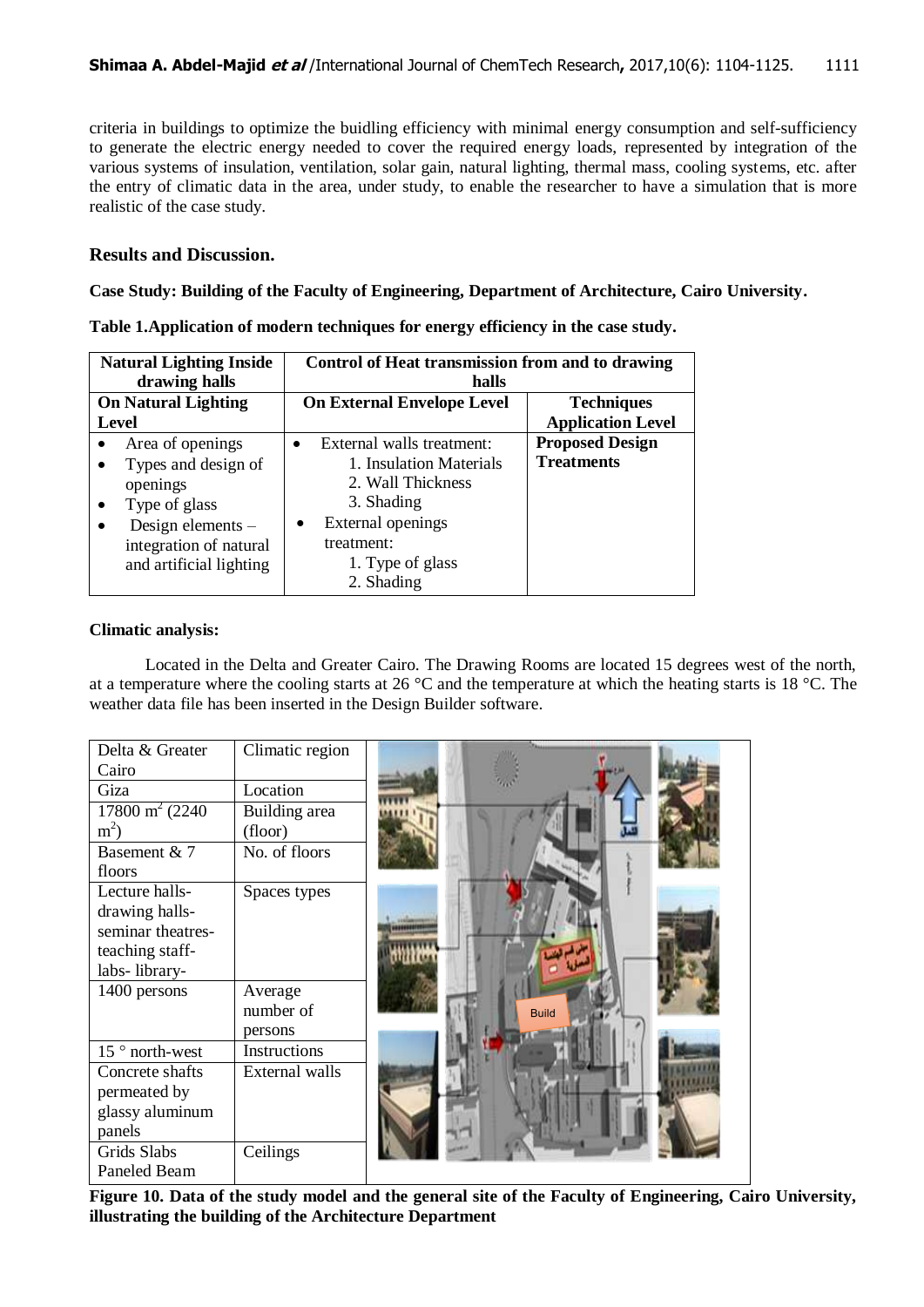## **Location** :

The building, under study, is located at Giza, bordered to the north by Al- Nahda Street and to the west by Cairo University street, and to the south and east by the Giza Zoo.All the activities data has been inserted in the Design Builder program as these activities take place in the space (that is, the university lecture hall), and the number of users is determined in the third and fourth floors of each of the first and second halls. There are around 125 students in each of them with an area of 565 square meters for each, that is 0.22 students  $/m<sup>2</sup>$ . As for the third hall, in the fourth floor, it accommodates 240 students with an area of 1095  $m^2$ , i.e. with the same ratio of 0.22 students /  $m^2$ , as for the intensity of lighting needed for the space activity is 300 lux, which is proportionate to the drawing rooms and engineering drawing activity.

#### **Architectural Description of the Building**

Figures (12 A, B and C) illustrate typical models of horizontal projections. The two drawing rooms located at the third floor and the drawing room of the fourth floor were chosen to apply the applied study methodology. Each of the drawing rooms is different in terms of the amount of energy needed to make the occupants comfortable, and the amount of energy according to the nature of the activity within each of them, according to the number of occupants and the intensity and type of the natural light, air conditioning systems, building materials and external envelope of each of them.



**Figure (12-a).horizontal projection of the third and fourth floors, illustrating the drawing halls of the first and second years.**



**Figure (12-B). two cross-sections of the third and fourth floors, passing through the drawing halls of the first and second years.**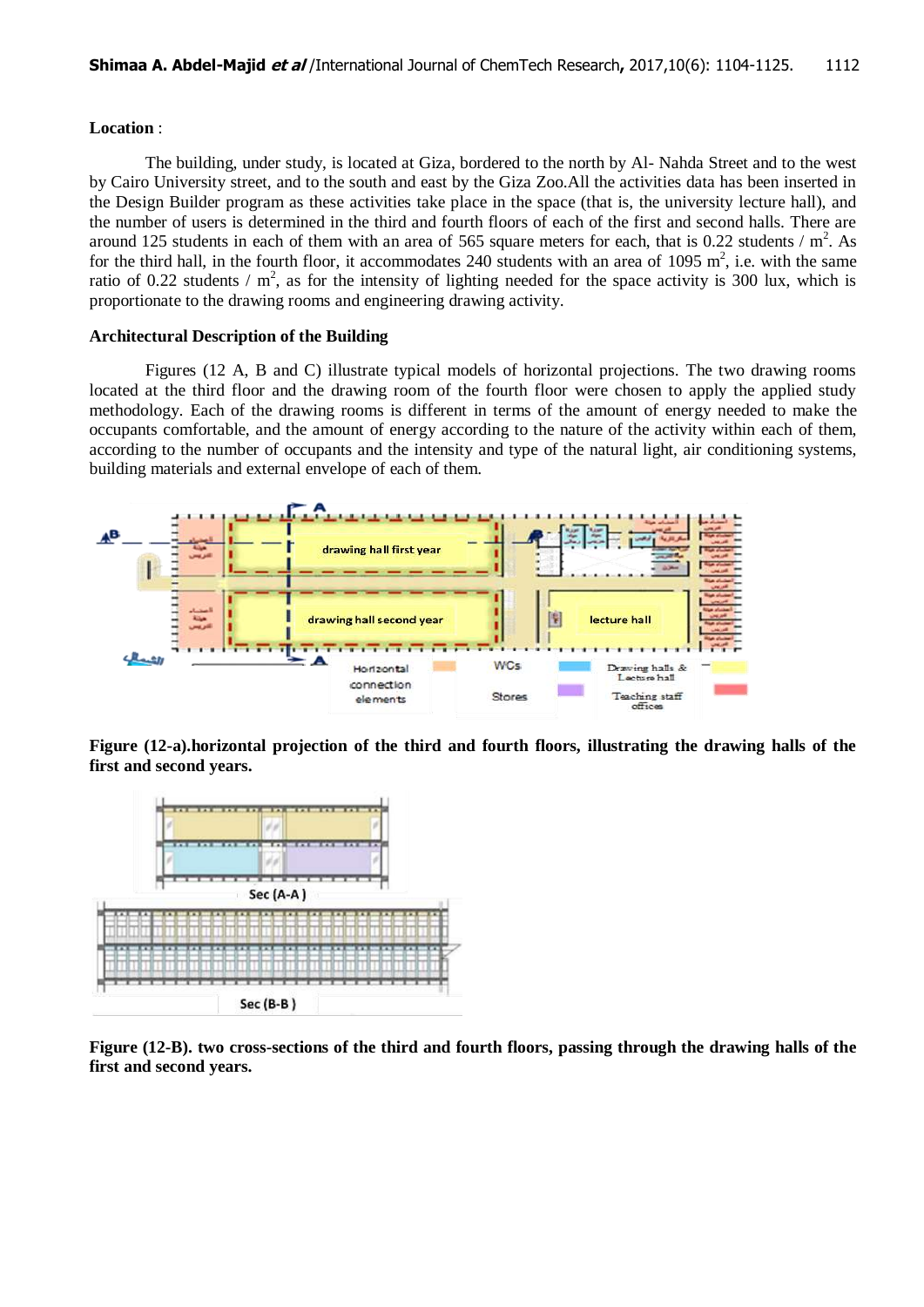

**Figure (12-c): horizontal projection of the fourth floors, illustrating the drawing hall of the third year.**

**Table 2. Basic data of the case study of the building of the Faculty of Engineering, Department of Architecture, Cairo University.**

| <b>Number</b> | <b>Percent</b> | Area               | instruction           | <b>External</b> | floor                      | <b>Drawing Hall</b> |
|---------------|----------------|--------------------|-----------------------|-----------------|----------------------------|---------------------|
| of            |                |                    |                       | envelope        |                            |                     |
| students      |                |                    |                       |                 |                            |                     |
| 125           | 44.4%          | 485 m <sup>2</sup> | $15$ $^{\circ}$ east- | One wall        | 3 <sup>rd</sup>            | Drawing Hall (1)    |
|               |                |                    | south                 |                 | floor                      |                     |
| 125           | 44.4%          | 485 m <sup>2</sup> | $15 \degree$ west-    | One wall        | 3 <sup>rd</sup>            | Drawing Hall (2)    |
|               |                |                    | north                 |                 | floor                      |                     |
| 240           | 44.4%          | $1095 \text{ m}^2$ | $15 \degree$ east-    | Two             | $\overline{4}^{\text{th}}$ | Drawing Hall (3)    |
|               |                |                    | south                 | walls           | floor                      |                     |
|               |                |                    | $15 \degree$ west-    |                 |                            |                     |
|               |                |                    | north                 |                 |                            |                     |

The table shows the direction, area, the percentage of openings in the halls and the number of students accommodated in each of the three drawing rooms in the case study.

## **Annual Energy consumption in the three halls of the case study:**

Comparison between the amounts of energy consumed in cooling, heating, lighting and electric equipment used in the three drawing rooms during the different months of the year in the current situation.



**Figure 15.A graph showing the energy consumption in the three halls annually in case study.**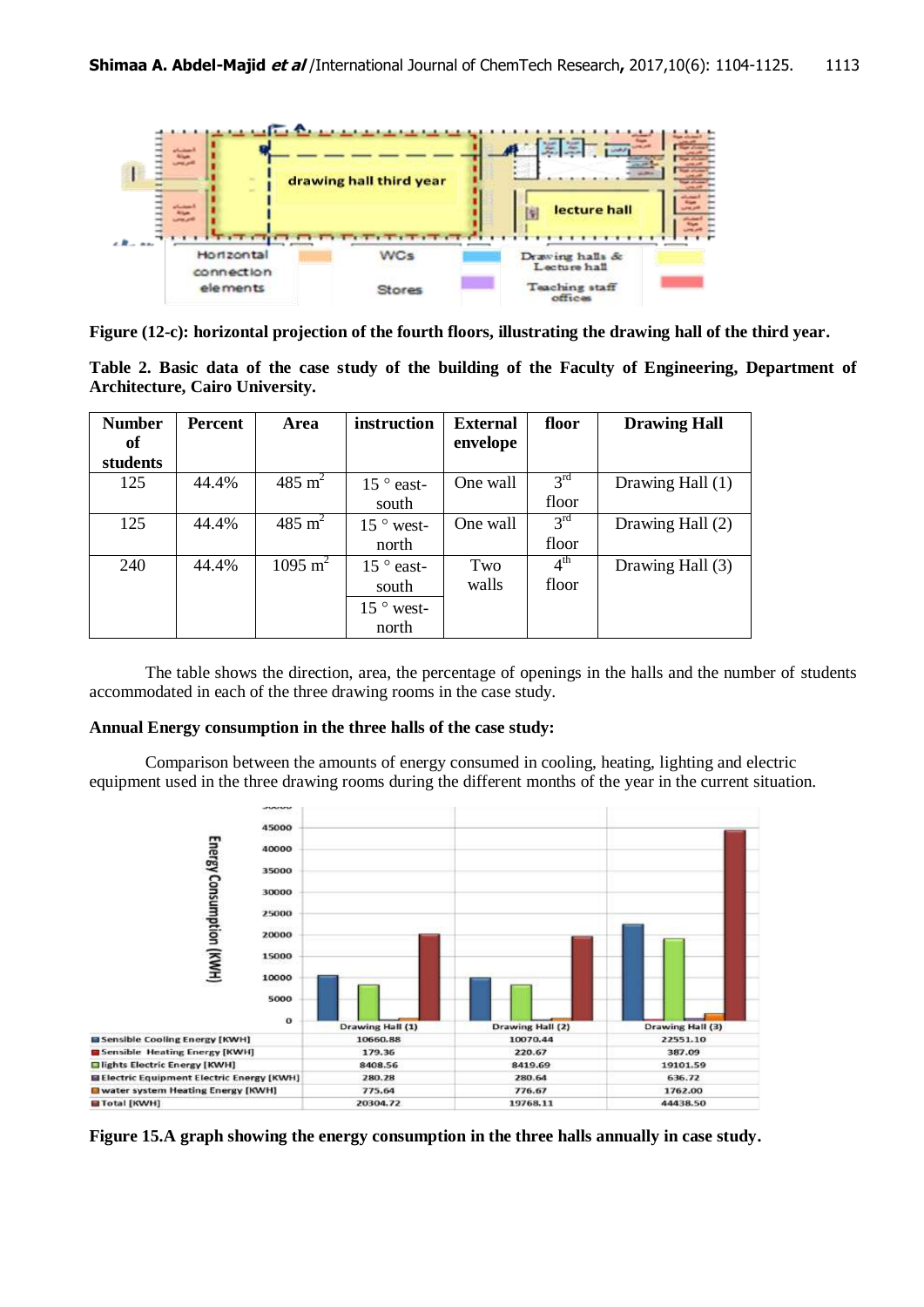#### **Techniques for Controlling Heat Transfer to and from the Three Drawing Rooms Through:**

1- **The treatment of the exterior walls by adding the insulating material (expanded polystyrene)** in the main and secondary north and west walls, and the main south-east walls (2 cm space layer - reinforced concrete layer 20 cm – space layer of 2 cm) and the secondary walls (aluminum layer of 5 cm).



#### **Figure 16. A diagram showing the energy consumption by treating the external walls by adding the insulation material to the building (i.e. the case study).**

Figure (16) illustrates the thickness effect of the insulating layer (expanded polystyrene) on the energy consumption inside the drawing halls where the energy saving increases with the increased thickness of the insulation. But beyond the thickness of 5 cm the saving ratio starts to decrease to a certain point limit. The following table illustrates the amount of Energy conservation due to exterior wall treatment of the building, under study.The table shows the ratio of energy saving in the three drawing rooms of the building (in Cairo University) in the first case study of the 3mm insulation material, the second case study of the insulation material of 6 mm thick, and the third case of the 9 mm insulation material for the walls, as in Figure (3).

**Table 3. The ratio of the energy consumption of the three drawing halls according to the thickness of the insulation material for the treatment of the external walls of the building**

| Percentage of<br>energy saving | <b>Total annual energy</b><br>consumption in the<br>drawing halls after<br>treating the external<br>walls | <b>Total annual energy</b><br>consumption of the<br>drawing halls before<br>treating the external<br>walls | <b>Building of</b><br>Deaprtment of<br><b>Architecture, Cairo</b><br><b>University</b> |  |
|--------------------------------|-----------------------------------------------------------------------------------------------------------|------------------------------------------------------------------------------------------------------------|----------------------------------------------------------------------------------------|--|
| 2.7%                           | 82188.1                                                                                                   | 84511.4                                                                                                    | Case 1                                                                                 |  |
| 3.1%                           | 81886.2                                                                                                   | 84511.4                                                                                                    | Case 2                                                                                 |  |
| 3.3%                           | 82755.3                                                                                                   | 84511.4                                                                                                    | Case 3                                                                                 |  |

#### **2- The treatment of windows:**

We find that the Department of Architecture Cairo University has external facades and have windows of 44% of the area of the façade. These openings have an effect on the transfer of heat to and from the drawing rooms and are processed so that the Solar Heat Gain Coefficient (SHGC) does not exceed, or the shaded Glass Ratio (SGR) does not be less than value set forth in by the Egyptian energy code. The treatment of windows is modified accordingly by modifying the glass tyoe (SHGC).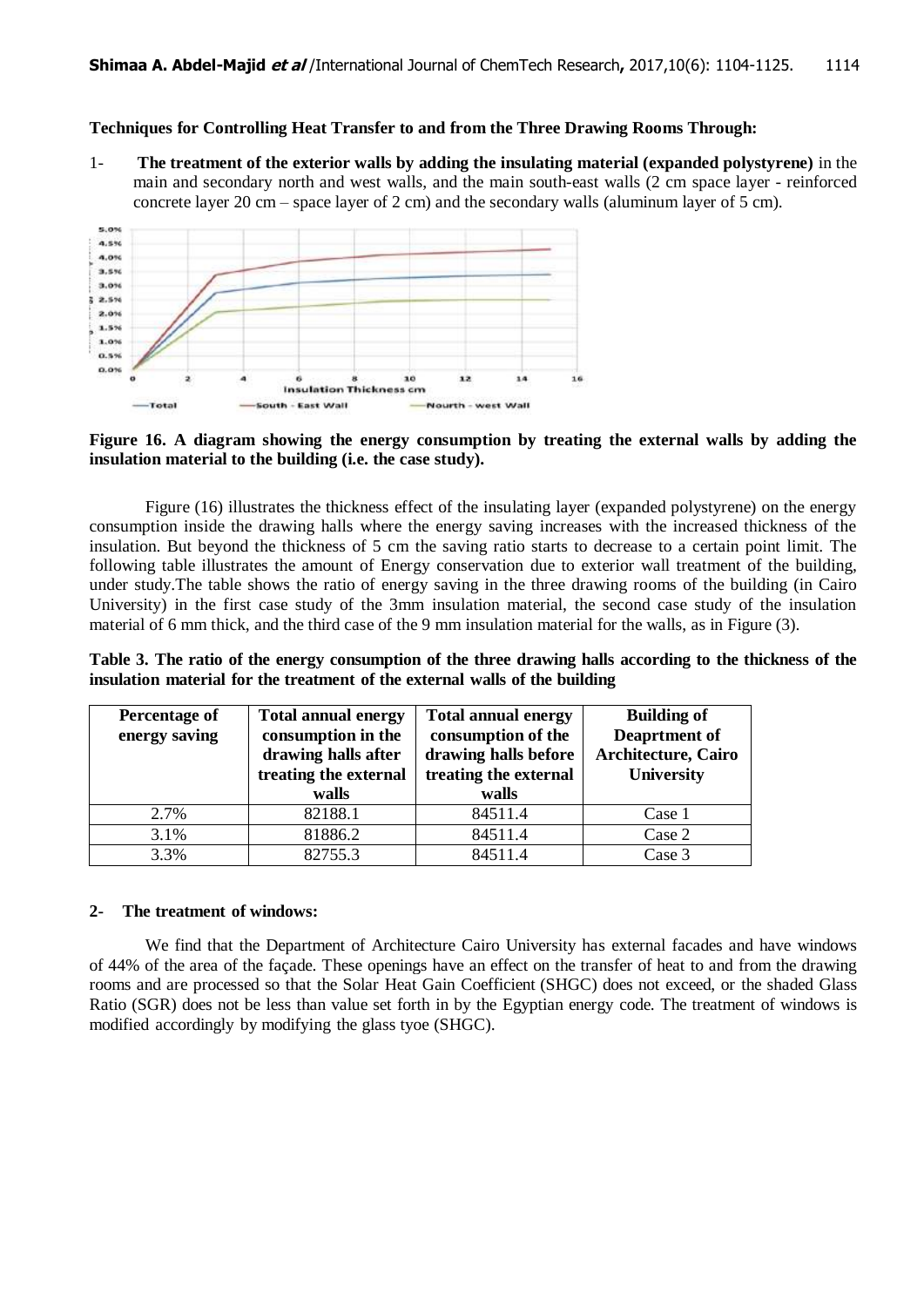**Table 4.Type of glass used to treat the windows before and after the modification in the type of glass to save energy consumption in the case study.**

|      | <b>Before modification</b>      | <b>After modification</b> |                      |                    |              |                 |           |
|------|---------------------------------|---------------------------|----------------------|--------------------|--------------|-----------------|-----------|
|      | <b>Egyptian Solar Heat Gain</b> | Light                     | <b>Type of glass</b> | <b>Solar Heat</b>  | Light        | <b>Type of</b>  | facades   |
| Code | <b>Coefficient</b>              | permeability              |                      | Gain               | permeability | glass           |           |
|      | (SHGC)                          | coefficient               |                      | <b>Coefficient</b> | coefficient  |                 |           |
|      |                                 | (VT)                      |                      | (SHGC)             | (VT)         |                 |           |
|      |                                 |                           |                      |                    |              |                 |           |
| 0.4  | 0.36                            | 0.535                     | Triple LOE           | 0.62               | 0.534        | Single          | Northwest |
|      |                                 |                           | Film 66 Cir          |                    |              | bronze          | facade    |
|      |                                 |                           | 6mm/6mm              |                    |              | 6 <sub>mm</sub> |           |
|      |                                 |                           | Air                  |                    |              |                 |           |
| 0.3  | 0.27                            | 0.322                     | Triple LOE           | 0.62               | 0.534        | Single          | Southeast |
|      |                                 |                           | Film 66 Cir          |                    |              | bronze          | facade    |
|      |                                 |                           | 6mm/6mm              |                    |              | 6 <sub>mm</sub> |           |
|      |                                 |                           | Air                  |                    |              |                 |           |

**Table 5.Energy saving ratio for the three drawing halls before and after modifying the type of glass of windows treatment.**

| Percentage of<br>energy saving | <b>Total annual energy</b><br>consumption of drawing halls in<br>KWH after modifying the type<br>of glass in external walls | <b>Total annual energy</b><br>consumption of drawing halls<br>in KWH before modifying the<br>type of glass in external walls |
|--------------------------------|-----------------------------------------------------------------------------------------------------------------------------|------------------------------------------------------------------------------------------------------------------------------|
| 4.5%                           | 80689.8                                                                                                                     | 84511.4                                                                                                                      |

## **3- Treating the windows by using Sun Louvers:**

The ratio of the openings in each façade, and the type of the type of protrusion of each façade, the protrusion coefficient resulting from it (ensuing from the structural elements of poles, roof slab, the shaded Glass Ratio (SGR) resulting from this protrusion and SGR of each facade which is stipulated in the Egyptian code.

**Table 6. Study of the glass used in the windows before treating the modification to save energy consumption in the case study.**

| <b>Before modification</b> |                                            |                             |                                               |                  |  |  |  |  |  |
|----------------------------|--------------------------------------------|-----------------------------|-----------------------------------------------|------------------|--|--|--|--|--|
| <b>Egyptian Code</b>       | <b>Shading Glass</b><br><b>Ratio (SGR)</b> | <b>Protrusion</b><br>factor | <b>Type of</b><br>protrusion in<br>the facade | <b>Facades</b>   |  |  |  |  |  |
| 40%                        | 35%                                        | 0.31\%                      | Horizontal                                    | <b>Northwest</b> |  |  |  |  |  |
|                            | 40%                                        | 0.36%                       | Vertical                                      | façade           |  |  |  |  |  |
| 70%                        | 45%                                        | 0.31%                       | Horizontal                                    | Southeast facade |  |  |  |  |  |
|                            | 26%                                        | 0.36%                       | Vertical                                      |                  |  |  |  |  |  |

Based on the table, it is evident that the southwestern façade requires sun breakers so that the shading ratio reaches the ratio set forth in the Egyptian code. Therefore, the horizontal sun louvers are designed for windows with such facade to reduce thermal acquisition in the summer and allow it in winter.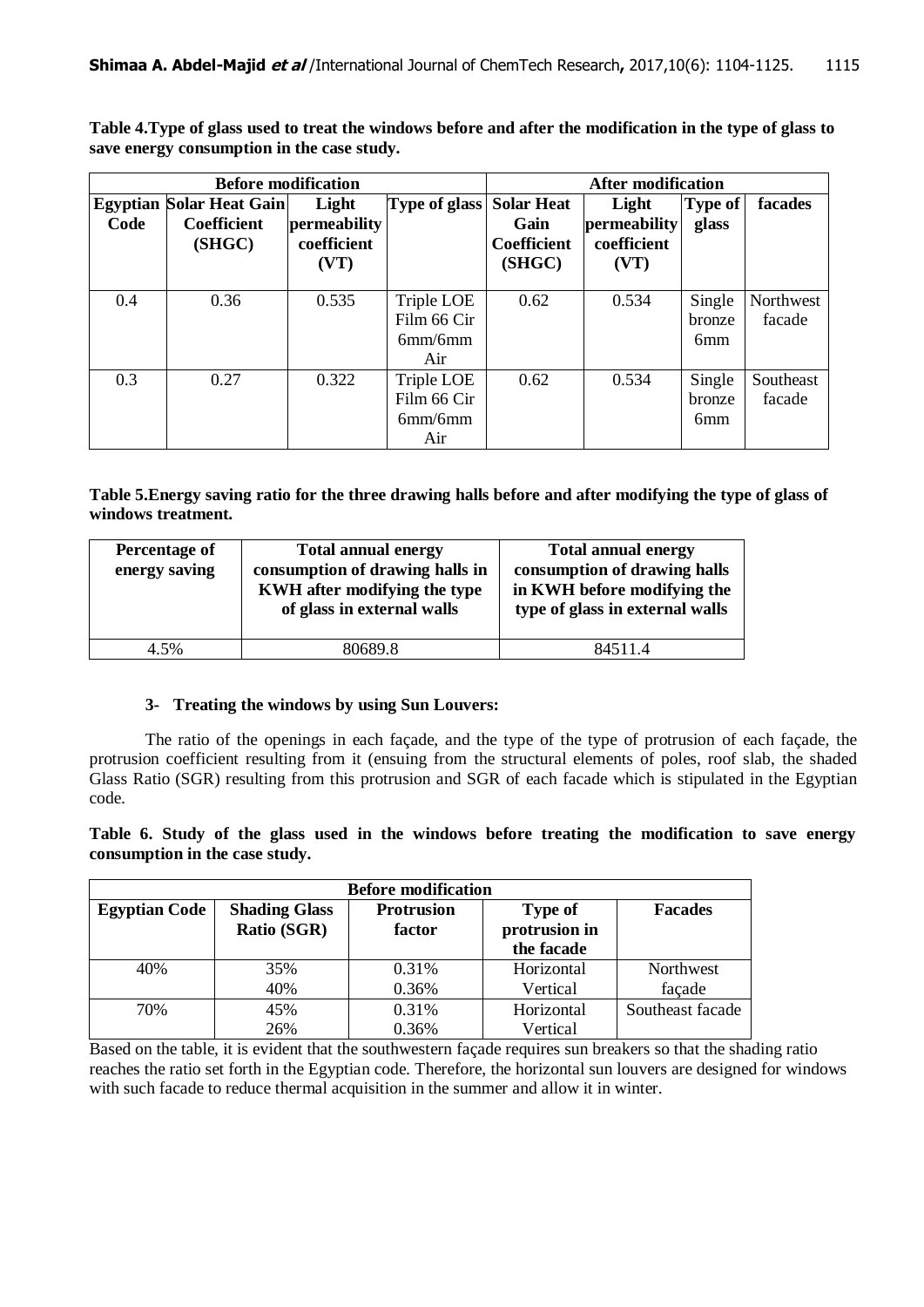**Table 7.Energy saving ratio for the three drawing halls before and after the addition of sun breakers for windows treatment.**

| Percentage of<br>energy saving | <b>Total annual energy</b><br>consumption of drawing halls in<br><b>KWH</b> after adding sun breakers<br>in external walls | <b>Total annual energy</b><br>consumption of drawing halls in<br><b>KWH</b> before adding sun<br>breakers in external walls |
|--------------------------------|----------------------------------------------------------------------------------------------------------------------------|-----------------------------------------------------------------------------------------------------------------------------|
| 3.0%                           | 80189.5                                                                                                                    | 84511.4                                                                                                                     |

## **Techniques for reducing Lighting Loads within the drawing rooms of Architecture Department Building, Cairo University:**

## **1. Integration of natural lighting with artificial lighting**

Natural lighting is integrated with artificial insulations to benefit from natural lighting in the drawing area to minimize the artificial lighting load of the naturally-lit areas by means of sensors. These sensors are placed in the drawing halls. The artificial lighting is lit in the absence of sufficient natural light or when it does not reach the intensity of natural lighting.

## **Table 8.Energy saving ratio for the three drawing halls before and after integrating natural lighting with artificial lighting.**

| Percentage of<br>energy saving | <b>Total annual energy</b><br>consumption of drawing halls in<br>KWH after integrating natural<br>lighting with artificial lighting | <b>Total annual energy</b><br>consumption of drawing halls<br>in KWH before integrating<br>natural lighting with artificial<br>lighting |
|--------------------------------|-------------------------------------------------------------------------------------------------------------------------------------|-----------------------------------------------------------------------------------------------------------------------------------------|
| 16.9%                          | 70203.0                                                                                                                             | 84511.4                                                                                                                                 |

## **2- Using natural light (Sun Tube or fiber optics):**

There should total dependence on the natural light of the morning by using fiber optics, which in turn introduce the natural lighting inside the drawing halls to determine the energy consumption. A sector in the drawing rooms of the building and explain how to light using fiber optic, did not use the solar tubes because the drawing rooms do not have an external ceiling, is most suited to fiber optic.



**Figure 17. A section in the drawing halls of the building of Architecture Department, Cairo University and the lighting of the hall using fiber optics.**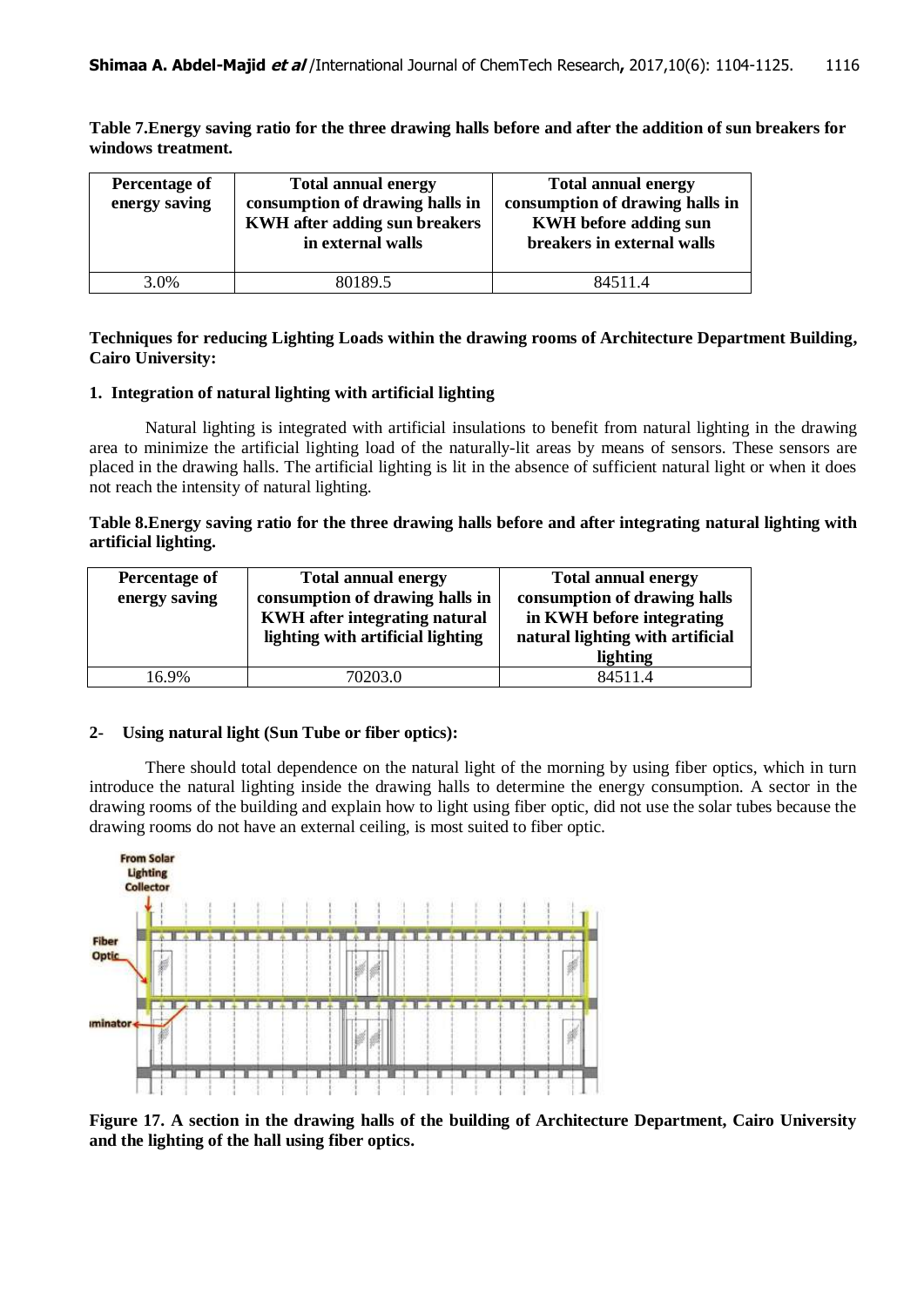**Percentage of energy saving Total annual energy consumption of drawing halls in KWH after using fiber optics lighting Total annual energy consumption of drawing halls in KWH before using fiber optics lighting** 40.5% 50324.9 84511.4

**Table 9.Energy saving ratio for the three drawing halls before and after using fiber optics lighting.**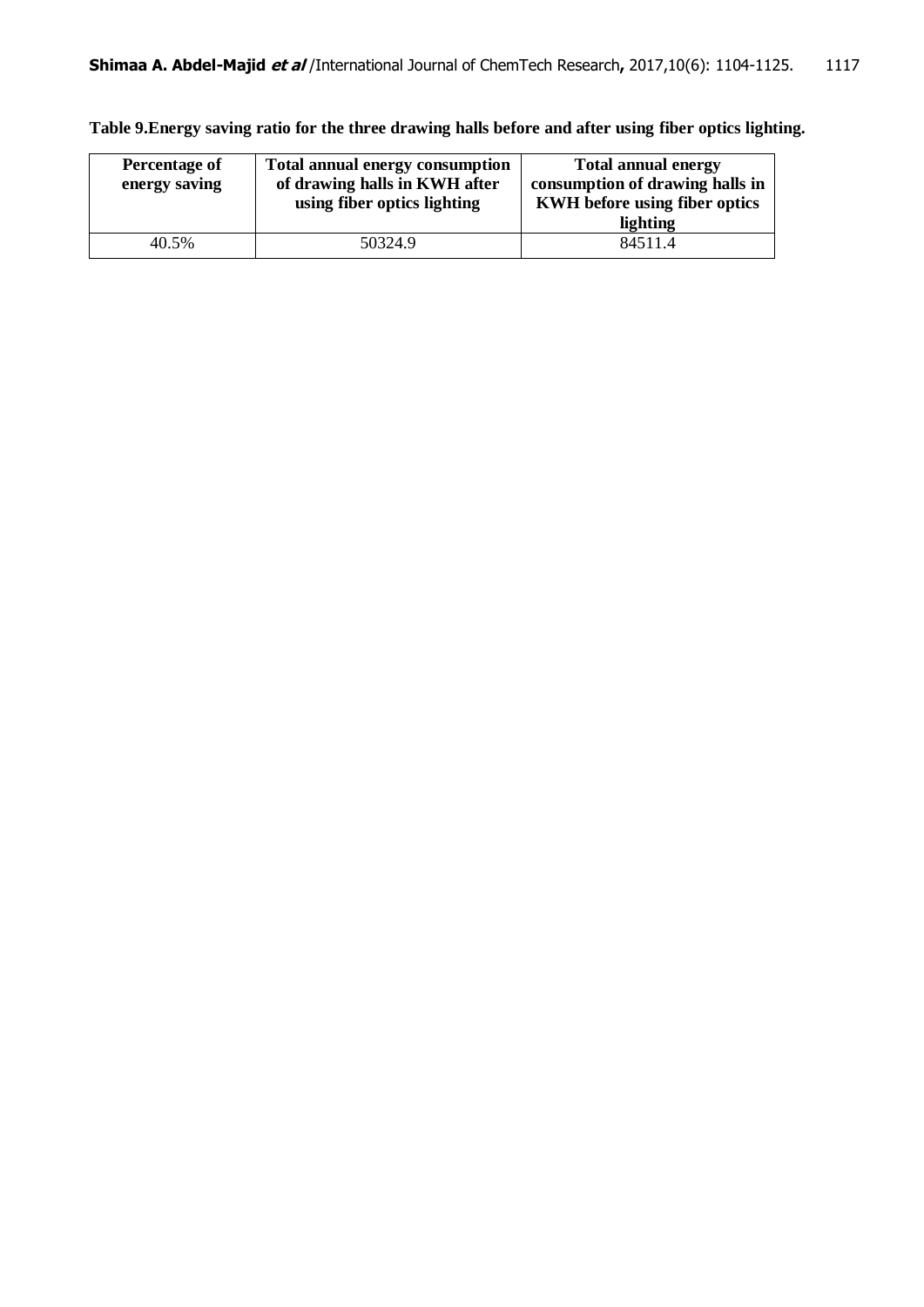| comments           | <b>Energy</b> | Hall        | Techniques used in drawing halls to save energy |                       |           | <b>Hall consumption</b>                 |                | Area         | hall              |                |                                                       |
|--------------------|---------------|-------------|-------------------------------------------------|-----------------------|-----------|-----------------------------------------|----------------|--------------|-------------------|----------------|-------------------------------------------------------|
|                    | saving        | consumption |                                                 |                       |           |                                         | of energy      |              |                   |                |                                                       |
|                    | <b>Ratio</b>  | of energy   |                                                 |                       |           |                                         | $\mathbf{M}^2$ | <b>Total</b> |                   |                |                                                       |
|                    |               | after       |                                                 |                       |           |                                         |                | <b>KWH</b>   |                   |                |                                                       |
|                    |               | applying    |                                                 |                       |           |                                         |                |              |                   |                | university                                            |
|                    | 0.0%          | <b>KWH</b>  |                                                 |                       |           |                                         |                |              |                   |                |                                                       |
| Drawing<br>hall in |               |             |                                                 | Ceiling               |           | Controlling                             |                |              |                   |                |                                                       |
| middle             |               |             |                                                 | treatment             |           | techniques of heat<br>transmission from |                |              |                   |                |                                                       |
|                    |               |             |                                                 |                       |           |                                         |                |              |                   |                |                                                       |
| floor              |               |             |                                                 |                       |           | and to drawing halls                    |                |              |                   |                |                                                       |
| Heat               | 3.4%          | 19616.5     |                                                 | $1st$ case:           | External  |                                         |                |              |                   |                |                                                       |
| insulation         |               |             |                                                 | insulation            | walls     |                                         |                |              |                   |                |                                                       |
| increases          |               |             |                                                 | thickness= 3 cm       | treatment |                                         |                |              |                   |                |                                                       |
| energy             | 3.9%          | 19519.9     |                                                 | 2 <sup>nd</sup> case: |           |                                         |                |              |                   |                |                                                       |
| saving to a        |               |             |                                                 | insulation            |           |                                         |                |              |                   |                |                                                       |
| certain            |               |             |                                                 | thickness= 6 cm       |           |                                         |                |              |                   |                |                                                       |
| limit then         | 4.1%          | 19473.2     |                                                 | $3rd$ case:           |           |                                         |                |              |                   |                |                                                       |
| the effect         |               |             |                                                 | insulation            |           |                                         |                |              |                   |                |                                                       |
| decreases          |               |             |                                                 | thickness=9 cm        |           |                                         |                |              |                   |                |                                                       |
| gradually          |               |             |                                                 |                       |           |                                         | 35.94          | 20304.72     | $485 \text{ m}^2$ |                |                                                       |
| till it            |               |             |                                                 |                       |           |                                         |                |              |                   |                |                                                       |
| vanishes           |               |             |                                                 |                       |           |                                         |                |              |                   | Drawing hall 1 |                                                       |
| Natural            | 5.8%          | 19136.5     |                                                 | <b>Type of Glass</b>  | Windows   |                                         |                |              |                   |                |                                                       |
| lighting           |               |             |                                                 | (SHGC)                | treatment |                                         |                |              |                   |                |                                                       |
| decreases          |               |             |                                                 |                       |           |                                         |                |              |                   |                |                                                       |
| by 43.5 %          |               |             |                                                 |                       |           |                                         |                |              |                   |                |                                                       |
| Natural            | 5.1%          | 19259.5     | $\overline{4}$                                  | Sun                   |           |                                         |                |              |                   |                |                                                       |
| lighting           |               |             | Louv.                                           | Louvres               |           |                                         |                |              |                   |                |                                                       |
| decreases          |               |             |                                                 |                       |           |                                         |                |              |                   |                |                                                       |
| by 72.5 %          |               |             |                                                 |                       |           |                                         |                |              |                   |                |                                                       |
| Natural            | 5.3%          | 19229.5     | $\overline{2}$                                  |                       |           |                                         |                |              |                   |                | Building of architecture department, Cairo university |
| lighting           |               |             | Louv.                                           |                       |           |                                         |                |              |                   |                |                                                       |
| decreases          |               |             |                                                 |                       |           |                                         |                |              |                   |                |                                                       |
| by 50.0%           |               |             |                                                 |                       |           |                                         |                |              |                   |                |                                                       |

**Table 10.techniques used in drawing halls of the case study to save energy before and after applying the technique.**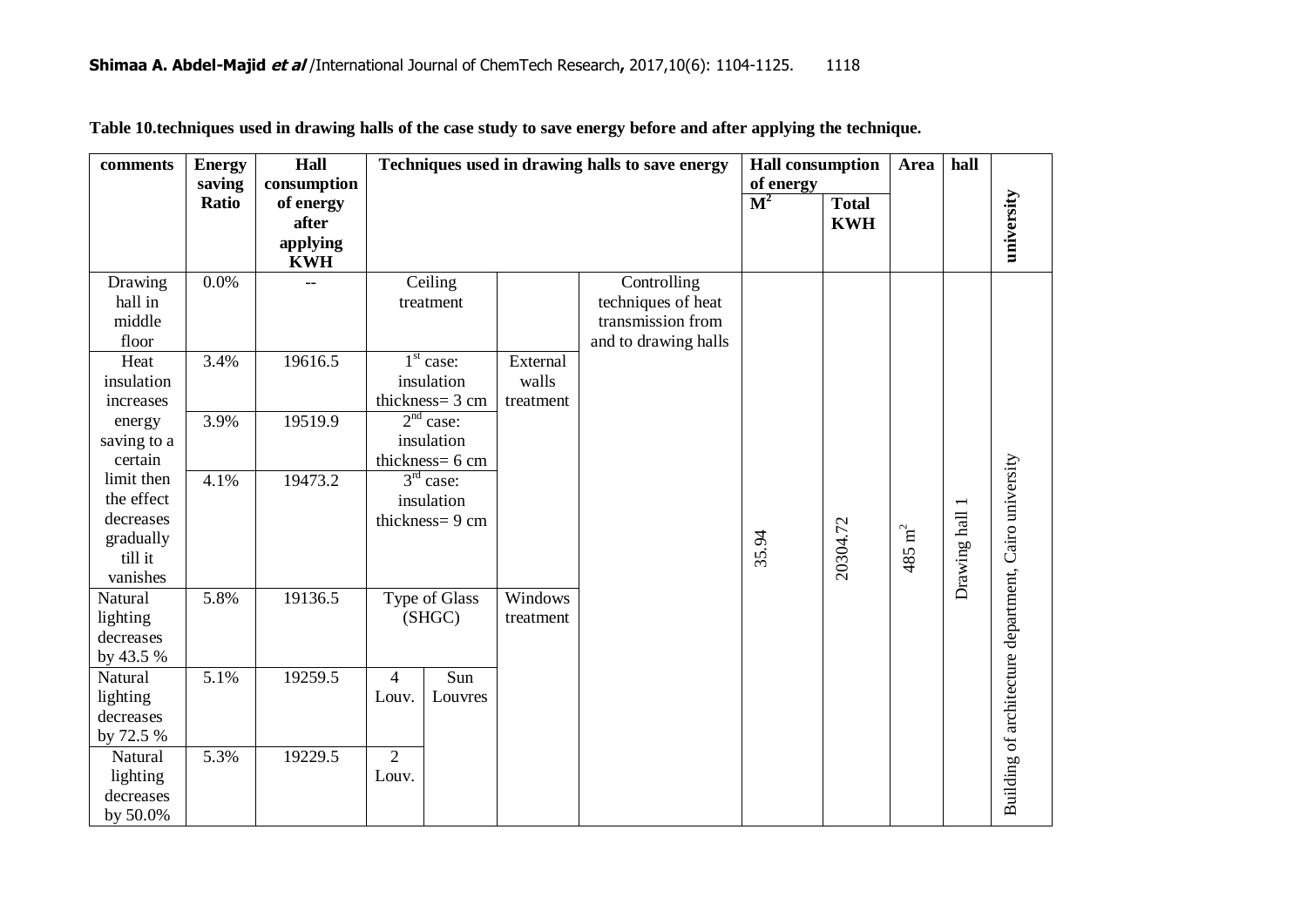| Depends<br>on the<br>existence<br>of lighting<br>sensors                  | 16.5% | 16955.6                  | Integration of natural<br>lighting with artificial<br>lighting       |                                | Controlling<br>techniques of<br>lighting load in the<br>drawing halls          |       |          |                  |                |  |
|---------------------------------------------------------------------------|-------|--------------------------|----------------------------------------------------------------------|--------------------------------|--------------------------------------------------------------------------------|-------|----------|------------------|----------------|--|
| Introducing<br>natural<br>lighting to<br>the depth<br>of drawing<br>room  | 39.3% | 2317.9                   | Using sun tubes or fiber<br>optics                                   |                                |                                                                                |       |          |                  |                |  |
| Drawing<br>hall in<br>middle<br>floor                                     | 0.0%  | $-$                      | Ceiling treatment                                                    |                                | Controlling<br>techniques of heat<br>transmission from<br>and to drawing halls |       |          |                  |                |  |
| Heat<br>insulation<br>increases                                           | 2.1%  | 19360.0                  | $1st$ case:<br>insulation<br>thickness= 3 cm                         | External<br>walls<br>treatment |                                                                                |       |          |                  |                |  |
| energy<br>saving to a<br>certain                                          | 2.3%  | 19323.2                  | $2nd$ case:<br>insulation<br>thickness= 6 cm                         |                                |                                                                                |       |          |                  |                |  |
| limit then<br>the effect<br>decreases<br>gradually<br>till it<br>vanishes | 2.4%  | 19284.7                  | $3rd$ case:<br>insulation<br>thickness=9 cm                          |                                |                                                                                |       |          |                  |                |  |
| Natural<br>lighting<br>increasesby<br>1.0%                                | 3.9%  | 18987.7                  | <b>Type of Glass</b><br>(SHGC)                                       | Windows<br>treatment           |                                                                                |       |          |                  |                |  |
| Drawing<br>hall façade<br>is<br>northwest<br>and does                     | 0.0.% | $\overline{\phantom{a}}$ | Sun<br>$\overline{4}$<br>louvres<br>louv.<br>$\overline{2}$<br>louv. |                                |                                                                                | 34.99 | 19768.11 | $485 \text{m}^2$ | Drawing hall 2 |  |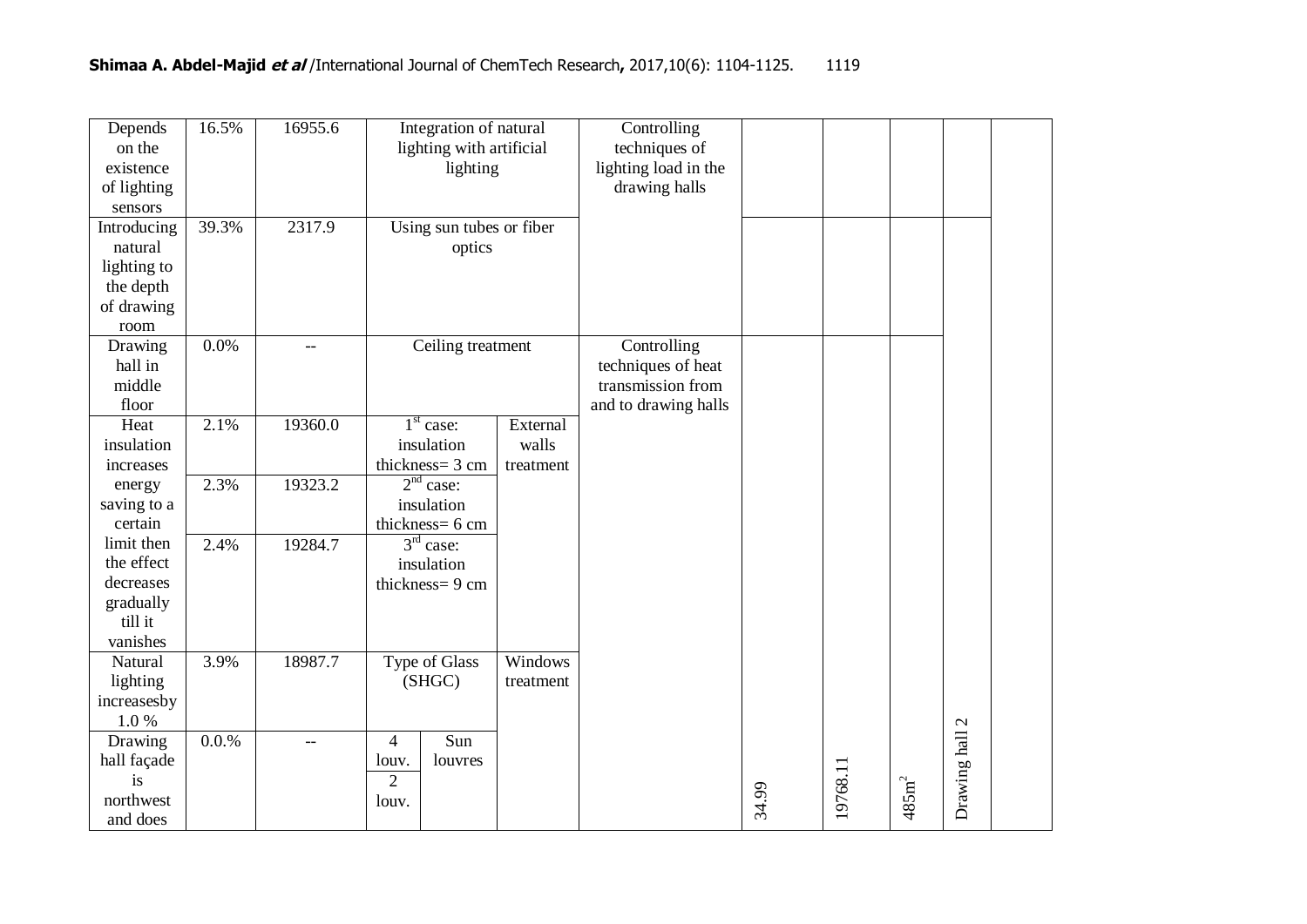| not require<br>sun<br>breakers<br>Depends | 17.5% | 16310.1                  |                                                         |                              |               | Controlling          |       |         |                      |              |  |
|-------------------------------------------|-------|--------------------------|---------------------------------------------------------|------------------------------|---------------|----------------------|-------|---------|----------------------|--------------|--|
| on the                                    |       |                          | Natural lighting integrated<br>with artificial lighting |                              | techniques of |                      |       |         |                      |              |  |
| existence                                 |       |                          |                                                         |                              |               | lighting load in the |       |         |                      |              |  |
| of lighting                               |       |                          |                                                         |                              |               | drawing halls        |       |         |                      |              |  |
| sensors                                   |       |                          |                                                         |                              |               |                      |       |         |                      |              |  |
| Introducing                               | 41.0% | 11672.9                  |                                                         | Sun tubes or fiber optics    |               |                      |       |         |                      |              |  |
| natural                                   |       |                          |                                                         |                              |               |                      |       |         |                      |              |  |
| lighting to                               |       |                          |                                                         |                              |               |                      |       |         |                      |              |  |
| the depth<br>of drawing                   |       |                          |                                                         |                              |               |                      |       |         |                      |              |  |
| room                                      |       |                          |                                                         |                              |               |                      |       |         |                      |              |  |
| Drawing                                   | 0.0%  | $\overline{\phantom{a}}$ |                                                         | Ceiling treatment            |               | Controlling          |       |         |                      |              |  |
| hall in the                               |       |                          |                                                         |                              |               | techniques of heat   |       |         |                      |              |  |
| middle                                    |       |                          |                                                         |                              |               | transmission from    |       |         |                      |              |  |
| floor                                     |       |                          |                                                         |                              |               | and to drawing halls |       |         |                      |              |  |
| Heat                                      | 2.8%  | 43211.6                  |                                                         | $1st$ case:                  | External      |                      |       |         |                      |              |  |
| insulation                                |       |                          |                                                         | insulation                   | walls         |                      |       |         |                      |              |  |
| increases                                 |       |                          |                                                         | thickness= 3 cm              | treatment     |                      |       |         |                      |              |  |
| energy                                    | 3.1%  | 43043.1                  |                                                         | $1st$ case:                  |               |                      |       |         |                      |              |  |
| saving to a                               |       |                          |                                                         | insulation                   |               |                      |       |         |                      |              |  |
| certain                                   |       |                          |                                                         | thickness= 6 cm              |               |                      |       |         | $1095\ \mathrm{m}^2$ |              |  |
| limit then                                | 3.2%  | 42997.4                  |                                                         | $1st$ case:                  |               |                      | 40.58 | 44438.5 |                      |              |  |
| the effect<br>decreases                   |       |                          |                                                         | insulation<br>thickness=9 cm |               |                      |       |         |                      |              |  |
| gradually                                 |       |                          |                                                         |                              |               |                      |       |         |                      |              |  |
| till it                                   |       |                          |                                                         |                              |               |                      |       |         |                      |              |  |
| vanishes                                  |       |                          |                                                         |                              |               |                      |       |         |                      |              |  |
| Natural                                   | 4.2%  | 42565.6                  |                                                         | Type of Glass                | External      |                      |       |         |                      | $\epsilon$   |  |
| lighting                                  |       |                          |                                                         | (SHGC)                       | walls         |                      |       |         |                      |              |  |
| decreases                                 |       |                          |                                                         |                              | treatment     |                      |       |         |                      |              |  |
| by 43.5 %                                 |       |                          |                                                         |                              |               |                      |       |         |                      | Drawing hall |  |
| Natural                                   | 2.3%  | 43404.3                  | $\overline{4}$                                          | Sun                          |               |                      |       |         |                      |              |  |
| lighting                                  |       |                          | louv.                                                   | louvres                      |               |                      |       |         |                      |              |  |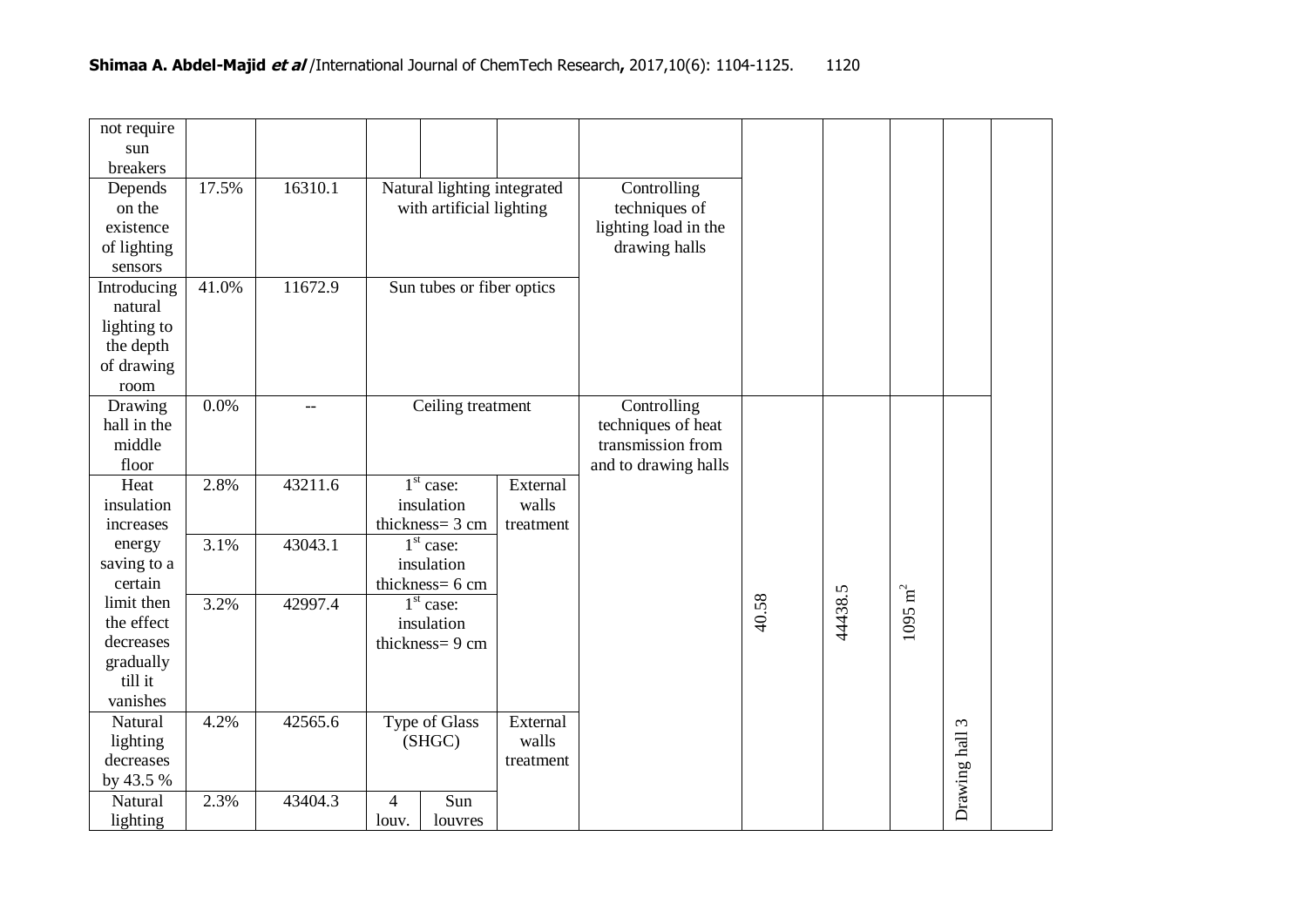| decreases   |       |         |       |                             |           |                      |  |
|-------------|-------|---------|-------|-----------------------------|-----------|----------------------|--|
| by 72.5 %   |       |         |       |                             |           |                      |  |
| Natural     | 2.6%  | 43264.3 | 2     |                             | Windows   |                      |  |
| lighting    |       |         | louv. |                             | treatment |                      |  |
| decreases   |       |         |       |                             |           |                      |  |
| by 50.0 $%$ |       |         |       |                             |           |                      |  |
| Depends     | 16.9% | 36937.3 |       | Natural lighting integrated |           | Controlling          |  |
| on the      |       |         |       | with artificial lighting    |           | techniques of        |  |
| existence   |       |         |       |                             |           | lighting load in the |  |
| of lighting |       |         |       |                             |           | drawing halls        |  |
| sensors     |       |         |       |                             |           |                      |  |
| Introducing | 40.7% | 26334.1 |       | Sun tubes or fiber optics   |           |                      |  |
| natural     |       |         |       |                             |           |                      |  |
| lighting to |       |         |       |                             |           |                      |  |
| the depth   |       |         |       |                             |           |                      |  |
| of drawing  |       |         |       |                             |           |                      |  |
| room        |       |         |       |                             |           |                      |  |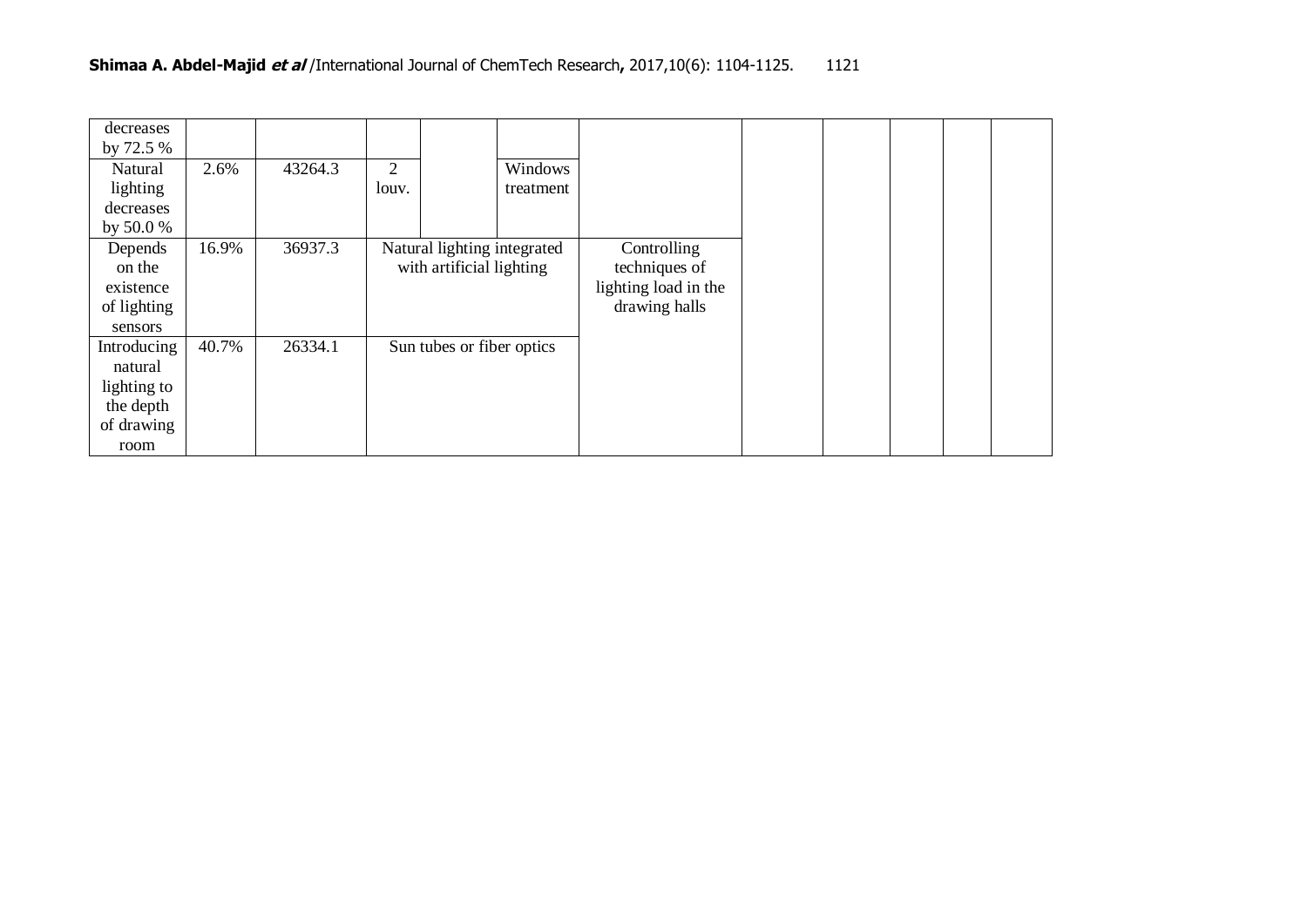The percentage of energy saving upon using modern technologies in the first, second and third drawing halls of the Architecture Department building, Cairo University, in the 6 proposed alternatives, which include the combination of different techniques on the outer envelope and the level of natural light, and energy saving resulting from each alternative. We find out eventually that the sixth alternative is the best one as shown in Table (11).

**Table 11.The percentage of energy saving and the proposed six alternatives in the three halls of the case study.**

|                                        | <b>Techniques for</b><br>decreasing lighting load<br>in drawing halls | <b>Controlling Techniques of heat transmission from and</b> | <b>Proposed</b><br><i>alternatives</i> |                                                                      |  |                              |
|----------------------------------------|-----------------------------------------------------------------------|-------------------------------------------------------------|----------------------------------------|----------------------------------------------------------------------|--|------------------------------|
| <b>Sun tubes</b><br>or fiber<br>optics | <b>Natural</b><br>lighting<br>integration                             | <b>Windows treatment</b>                                    |                                        | <b>External</b><br><b>Ceiling</b><br>treatment<br>walls<br>treatment |  | First<br>alternative         |
|                                        | with<br>artificial<br>lighting                                        | <b>Sun louvers</b>                                          | <b>Glass type</b><br>(SHGC)            |                                                                      |  | <b>Second</b><br>alternative |
|                                        | 16.9%                                                                 | 3.0%                                                        |                                        | 3.3%                                                                 |  | <b>Third</b><br>alternative  |
|                                        | 16.9%                                                                 | 3.0%                                                        | 4,5%                                   | 3.3%                                                                 |  | Fourth<br>alternative        |
| 40.5%                                  |                                                                       | 3.0%                                                        |                                        | 3.3%                                                                 |  | Fifth<br>alternative         |
| 40.5%                                  | 16.9%                                                                 | 3.0%                                                        | 4.5%                                   | 3.3%                                                                 |  | Sixth<br>alternative         |



**Figure 18. Energy consumption in the drawing halls of the building of Architecture Department, Cairo University in the normal case and in the six alternatives proposed for the three drawing halls.**

Figure (18) illustrates the energy saving ratio resulting from implementation of first alterative in the drawing halls is 46.6%, as for the second alternative it is 21.2%, the third alternative is 19.5%, the fourth alternative is 19.6%, the fifth alternative is 44.5% and the optimal and best alternative is the sixth alternative, that is, 48.2%.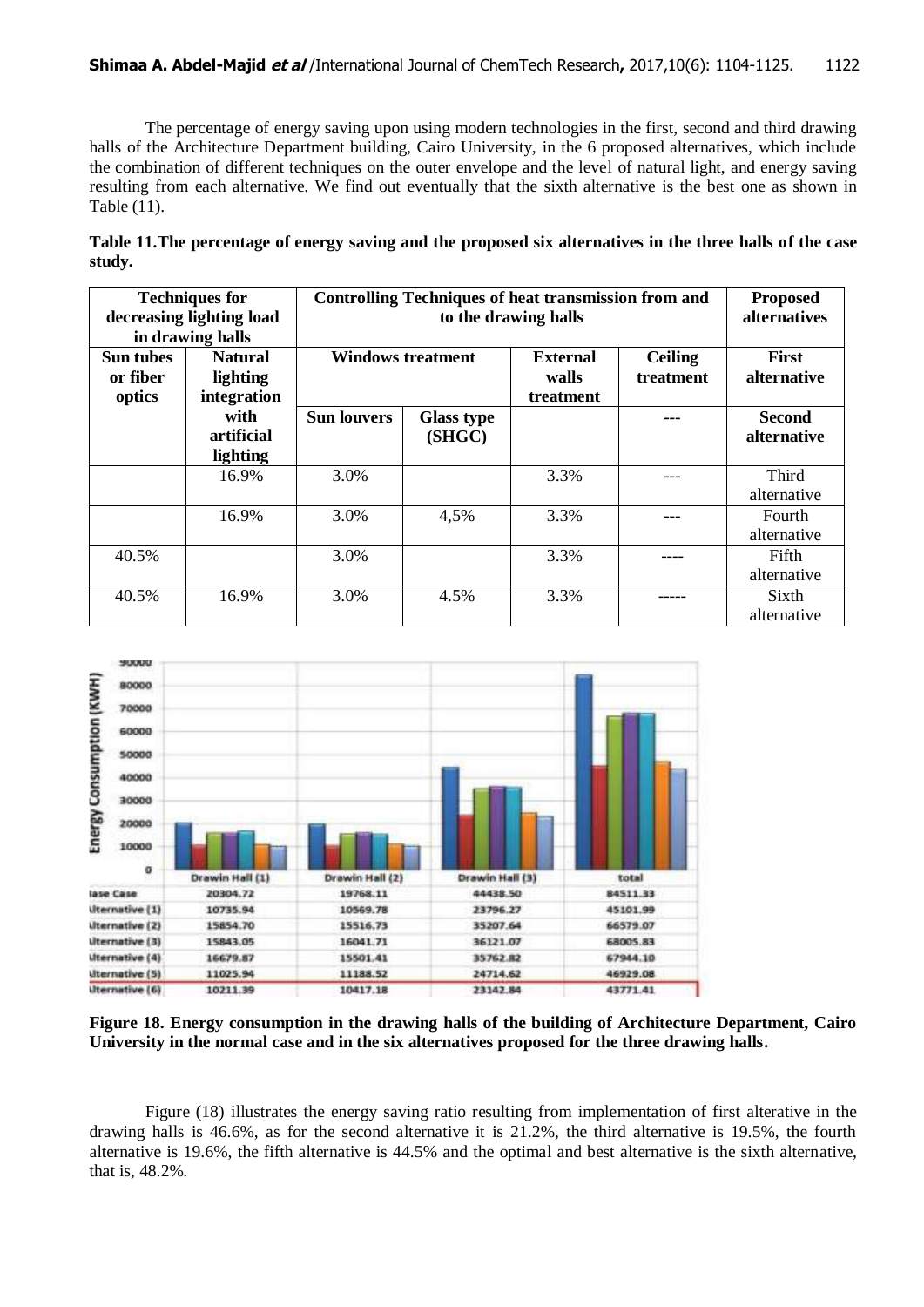

**Figure 19. Total energy consumption in the halls annually in the normal case and the optimal alternative for the drawing halls in the case study building.**



**Figure 20.square meter share of energy consumption annually in each of the drawing halls in the normal case and the optimal alternative in the case study building.**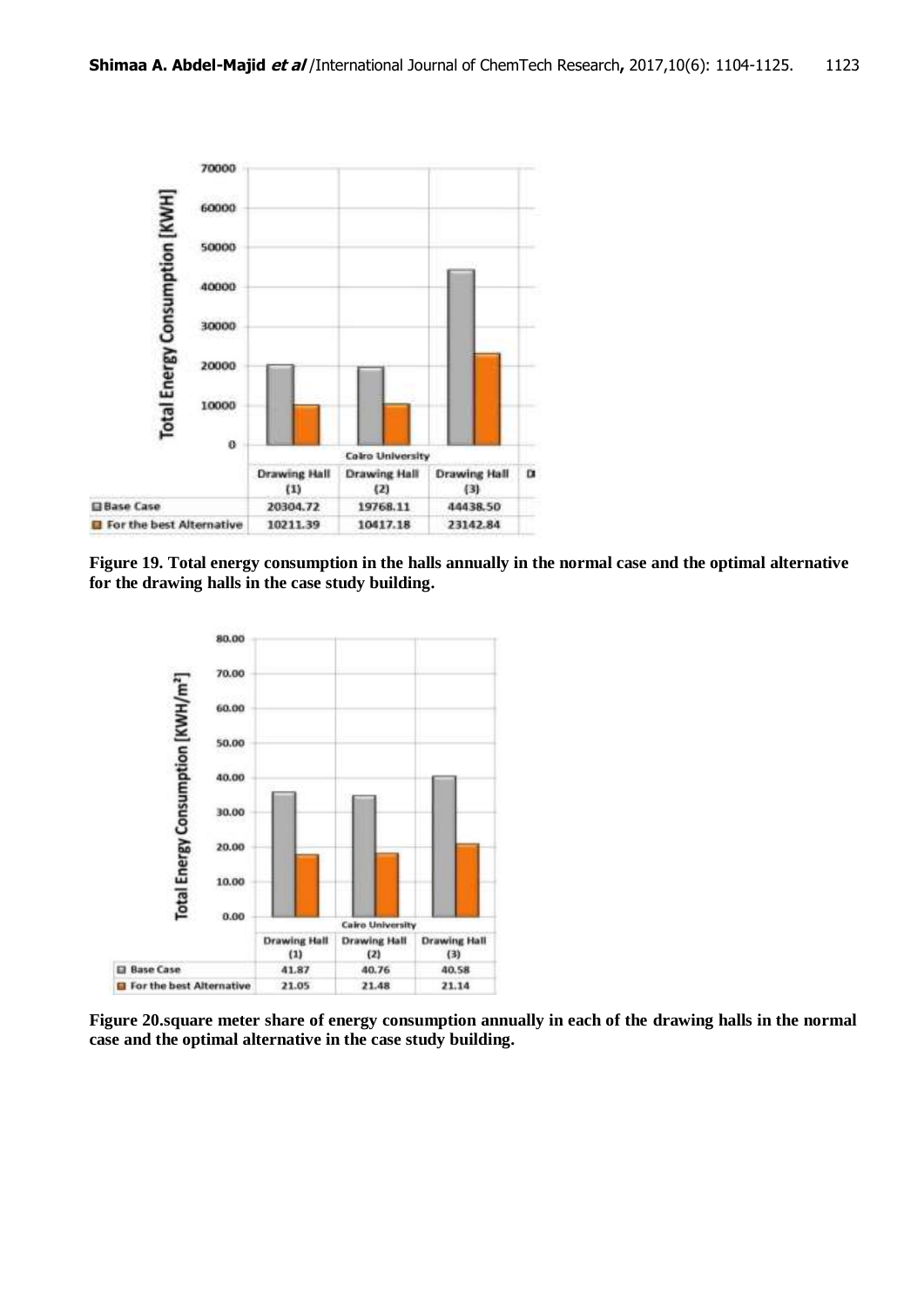**Table 11.Rates and percentages of energy consumption after the application of modern techniques for the optimal alternative in the three halls of the building of the Architecture Department, Cairo University.**

| Drawing hall 3 | Drawing hall 2 | Drawing hall 1 | Differences of<br>drawing halls                                                             |
|----------------|----------------|----------------|---------------------------------------------------------------------------------------------|
| 23142.8        | 10417.1        | 10211.3        | Annual energy<br>consumption of<br>optimal alternative<br>(KWH)                             |
| 21.14          | 21.48          | 21.05          | Annual energy<br>consumption per<br>square meter of<br>optimal alternative<br>$(KWH / m^2)$ |
| 47.9%          | 47.3%          | 49.7%          | Percentage of annual<br>energy saving<br>resulting from the<br>optimal alternative          |

Based on the afore mentioned overview ofthe application of energy efficiency techniques for the design of building facades by the simulation model, the results can be summed up as follows:

- 1- When evaluating the local university buildings, there is a lack of energy conservation in the building of Architecture Department, Cairo University and the use of modern technologies to reduce the building's energy consumption.
- 2- A simulation was made of the building, under study, by using the Design Builder software and the simulation PVsyst program in order to resolve the shortcomings, under study, and demonstrates the efficacy of the environmental design options in achieving thermal and light comfort inside the drawing halls and measuring the extent of supply of these options for the used energy.
- 3- The external walls of the building of the Architecture Department were treated through the application of the Egyptian Code to save and conserve energy consumption in commercial buildings (3.3% treatment of walls)
- 4- As a result of the windows shading (of 2.7%), and changing the type of glass (by 4.5%) according to the requirements mentioned in the Egyptian code.
- 5- Lighting is one of the most energy-consuming factors in the drawing halls after air conditioning, as it reaches 42.5% of the energy consumption in the Building of Architecture Department, in Cairo University. Therefore, there was greater dependence on natural lighting through the integration of natural lighting with artificial lighting or the use of special systems for natural lighting such as: fiber optics. All this led to energy saving as follows:
	- a- The amount of consumed energy in the drawing halls (of the building of Architecture Department, Cairo University) through the integration of natural lighting with artificial lighting (by 19.8%).
	- b- The amount of the consumed energy in the drawing halls of the said building as a result of the use of fiber optics (by 40.5%).
- 6- This resulted in the best alternatives that were rejected and the selection of the optimal alternative, that is, the sixth one, which includes the treatment of external walls and windows and the integration of natural lighting with the artificial lighting and the use of fiber optics to achieve energy saving of 48.2% of the total consumed energy in the halls of building, under study.

## **Conclusion:**

This research or study concluded that the comfortability of the users or occupants of the drawing halls in the university buildings can be achieved by attaining the energy efficiency and reduction of energy consumption through the innovative architectural treatments on the outside of the building to make the building produce energy. It is worth mentioning that the optimal alternative to the use of modern techniques in the drawing rooms in the said building has led to the reduction of energy consumption in these halls by 48.2%. The consumption of energy per square meter per in these halls has become around 21.20 kWh.